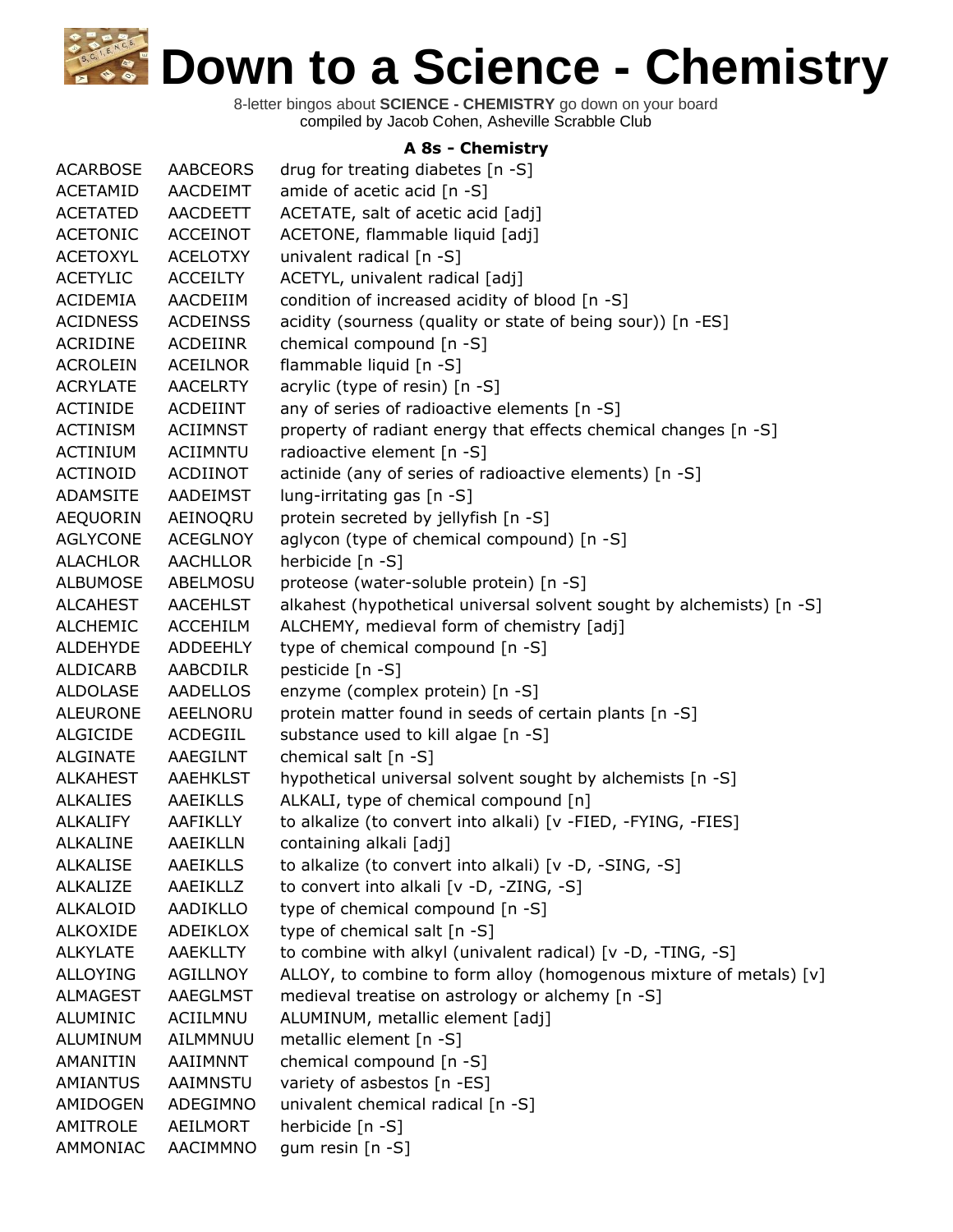| AMMONIUM        | AIMMMNOU        | univalent chemical radical [n -S]                                                    |
|-----------------|-----------------|--------------------------------------------------------------------------------------|
| AMYLOGEN        | <b>AEGLMNOY</b> | amylose (relatively soluble component of starch) [n -S]                              |
| ANATOXIN        | AAINNOTX        | toxoid (type of toxin (poisonous substance)) [n -S]                                  |
| ANDESITE        | <b>ADEEINST</b> | volcanic rock [n -S]                                                                 |
| <b>ANDESYTE</b> | <b>ADEENSTY</b> | andesite (volcanic rock) [n -S]                                                      |
| <b>ANETHOLE</b> | AEEHLNOT        | chemical compound [n -S]                                                             |
| ANODISER        | <b>ADEINORS</b> | anodizer (one that anodizes (to coat with protective film by chemical means)) [n -S] |
| ANODIZER        | ADEINORZ        | one that anodizes (to coat with protective film by chemical means) [n -S]            |
| ANSERINE        | <b>AEEINNRS</b> | chemical compound $[n - S]$                                                          |
| ANTIDRUG        | ADGINRTU        | opposed to illicit drugs [adj]                                                       |
| ANTIGENE        | <b>AEEGINNT</b> | antigen (substance that stimulates production of antibodies) [n -S]                  |
| <b>ANTIMONY</b> | <b>AIMNNOTY</b> | metallic element [n -NIES]                                                           |
| <b>APHOLATE</b> | AAEHLOPT        | chemical used to control houseflies [n -S]                                           |
| ARGENTAL        | <b>AAEGLNRT</b> | ARGENT, silver [adj]                                                                 |
| ARGENTIC        | <b>ACEGINRT</b> | ARGENT, silver [adj]                                                                 |
| <b>ARGENTUM</b> | AEGMNRTU        | silver [n -S]                                                                        |
| ARGINASE        | AAEGINRS        | enzyme (complex protein) [n -S]                                                      |
| ARGININE        | <b>AEGIINNR</b> | amino acid [n -S]                                                                    |
| <b>ARSENATE</b> | AAEENRST        | chemical salt [n -S]                                                                 |
| ARSENIDE        | <b>ADEEINRS</b> | arsenic compound [n -S]                                                              |
| <b>ARSENITE</b> | <b>AEEINRST</b> | chemical salt [n -S]                                                                 |
| <b>ARSENOUS</b> | <b>AENORSSU</b> | pertaining to arsenic (metallic element) [adj]                                       |
| <b>ASBESTIC</b> | <b>ABCEISST</b> | ASBESTOS, mineral [adj]                                                              |
| <b>ASBESTOS</b> | ABEOSSST        | mineral [n -ES]                                                                      |
| <b>ASBESTUS</b> | ABESSSTU        | asbestos (mineral) [n -ES]                                                           |
| <b>ASTATINE</b> | AAEINSTT        | radioactive element [n -S]                                                           |
| <b>ATABRINE</b> | AABEINRT        | drug to treat malaria [n -S]                                                         |
| <b>ATARAXIC</b> | <b>AAACIRTX</b> | tranquilizing drug [n -S]                                                            |
| <b>ATENOLOL</b> | <b>AELLNOOT</b> | drug to treat hypertension [n -S]                                                    |
| <b>ATOMICAL</b> | AACILMOT        | ATOM, smallest unit of element [adj]                                                 |
| <b>ATOMISER</b> | AEIMORST        | atomizer (device for atomizing liquids) [n -S]                                       |
| <b>ATOMIZER</b> | <b>AEIMORTZ</b> | device for atomizing liquids [n -S]                                                  |
| <b>ATRAZINE</b> | <b>AAEINRTZ</b> | herbicide [n -S]                                                                     |
| <b>ATROPINE</b> | <b>AEINOPRT</b> | poisonous alkaloid [n -S]                                                            |
| <b>ATROPISM</b> | <b>AIMOPRST</b> | atropine poisoning [n -S]                                                            |
| <b>AZOTEMIA</b> | AAEIMOTZ        | excess of nitrogenous substances in blood [n -S]                                     |
| <b>AZOTEMIC</b> | ACEIMOTZ        | AZOTEMIA, excess of nitrogenous substances in blood [adj]                            |
| <b>AZOTURIA</b> | AAIORTUZ        | excess of nitrogenous substances in urine [n -S]                                     |
|                 |                 | <b>B 8s - Chemistry</b>                                                              |
| <b>BACLOFEN</b> | <b>ABCEFLNO</b> | muscle relaxant [n -S]                                                               |
| <b>BAKELITE</b> | ABEEIKLT        | trademark [n -S]                                                                     |
| <b>BALMLIKE</b> | <b>ABEIKLLM</b> | BALM, fragrant resin [adj]                                                           |
| <b>BALSAMED</b> | <b>AABDELMS</b> | BALSAM, to anoint with balsam (aromatic, resinous substance) [v]                     |
| <b>BARBITAL</b> | AABBILRT        | sedative (drug that induces calm state) [n -S]                                       |
| <b>BASEHEAD</b> | AABDEEHS        | crack cocaine addict [n -S]                                                          |
| <b>BASICITY</b> | <b>ABCIISTY</b> | state of being alkaline (containing alkali) [n -TIES]                                |
| <b>BASIFIED</b> | ABDEFIIS        | BASIFY, to alkalize (to convert into alkali) [v]                                     |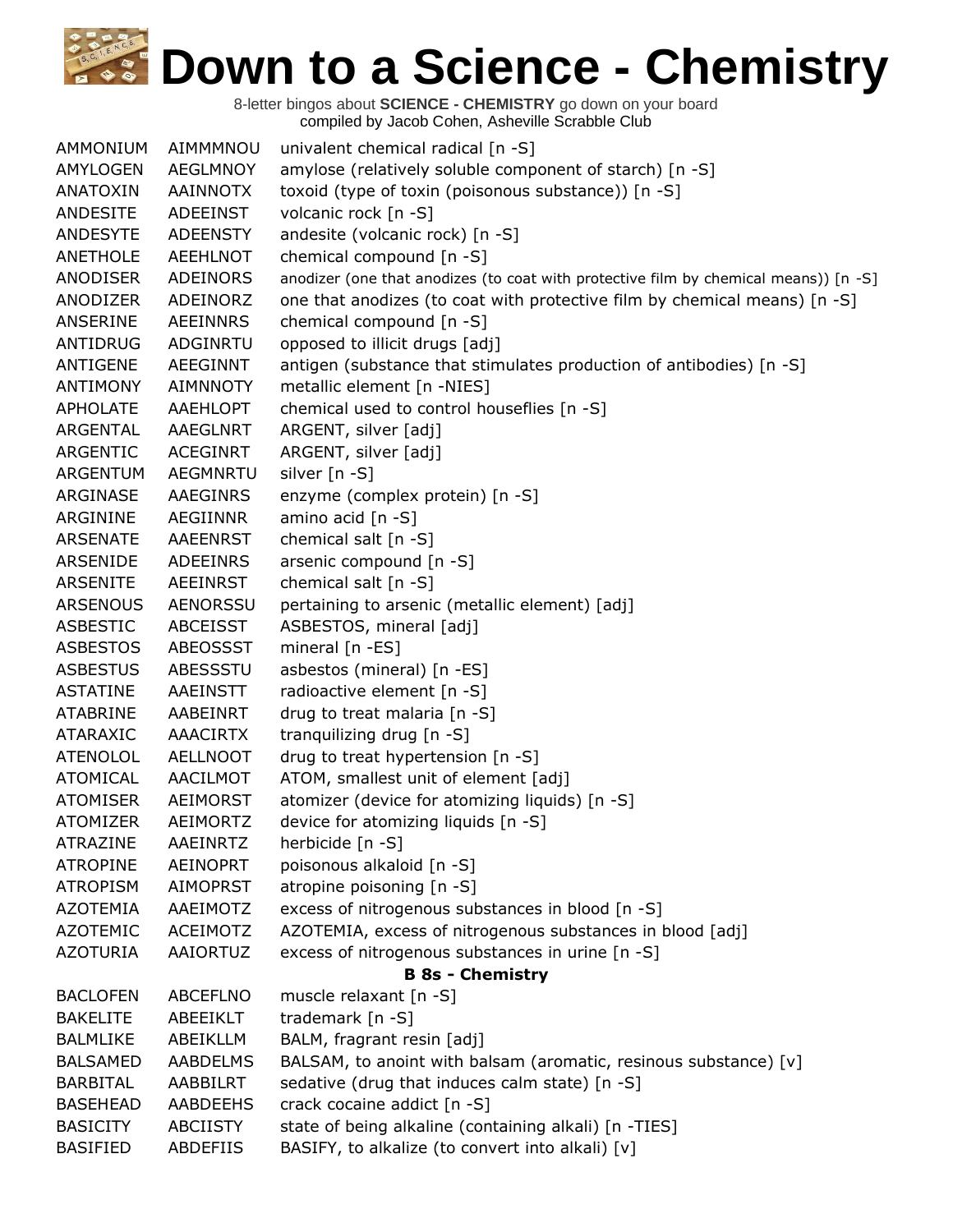| <b>BASIFIER</b> | ABEFIIRS        | one that basifies (to alkalize (to convert into alkali)) [n -S]                  |
|-----------------|-----------------|----------------------------------------------------------------------------------|
| <b>BASIFIES</b> | ABEFIISS        | BASIFY, to alkalize (to convert into alkali) [v]                                 |
| <b>BDELLIUM</b> | <b>BDEILLMU</b> | gum resin [n -S]                                                                 |
| <b>BENJAMIN</b> | ABEIJMNN        | benzoin (gum resin) [n -S]                                                       |
| <b>BENZIDIN</b> | <b>BDEIINNZ</b> | hydrocarbon [n -S]                                                               |
| <b>BENZOATE</b> | ABEENOTZ        | chemical salt [n -S]                                                             |
| <b>BENZYLIC</b> | <b>BCEILNYZ</b> | BENZYL, univalent chemical radical [adj]                                         |
| <b>BERBERIN</b> | <b>BBEEINRR</b> | medicinal alkaloid [n -S]                                                        |
| <b>BIACETYL</b> | ABCEILTY        | chemical flavor enhancer [n -S]                                                  |
| <b>BIMETHYL</b> | <b>BEHILMTY</b> | ethane (gaseous hydrocarbon) [n -S]                                              |
| <b>BIOASSAY</b> | AABIOSSY        | to test substance (as drug) in order to determine its strength [v -ED, -ING, -S] |
| <b>BIOCIDAL</b> | ABCDIILO        | BIOCIDE, substance destructive to living organisms [adj]                         |
| <b>BIOLOGIC</b> | <b>BCGIILOO</b> | drug obtained from organic source [n -S]                                         |
| <b>BIOTOXIN</b> | <b>BIINOOTX</b> | poison made by plant or animal [n -S]                                            |
| <b>BIPHENYL</b> | <b>BEHILNPY</b> | hydrocarbon [n -S]                                                               |
| <b>BOILABLE</b> | ABBEILLO        | BOIL, to vaporize liquid [adj]                                                   |
| <b>BOMBESIN</b> | <b>BBEIMNOS</b> | combination of amino acids [n -S]                                                |
| <b>BORATING</b> | <b>ABGINORT</b> | BORATE, to mix with borax or boric acid [v]                                      |
| <b>BRASILIN</b> | ABIILNRS        | brazilin (chemical compound) [n -S]                                              |
| <b>BRASSING</b> | <b>ABGINRSS</b> | BRASS, to coat with brass (alloy of copper and zinc) [v]                         |
| <b>BRAZILIN</b> | ABIILNRZ        | chemical compound [n -S]                                                         |
| <b>BROMELIN</b> | <b>BEILMNOR</b> | enzyme (complex protein) [n -S]                                                  |
| <b>BUTANONE</b> | ABENNOTU        | flammable ketone [n -S]                                                          |
| <b>BUTYLATE</b> | ABELTTUY        | to add butyl (hydrocarbon radical) to [v -D, -TING, -S]                          |
| <b>BUTYLENE</b> | <b>BEELNTUY</b> | gaseous hydrocarbon [n -S]                                                       |
| <b>BUTYRATE</b> | ABERTTUY        | chemical salt [n -S]                                                             |
|                 |                 | <b>C 8s - Chemistry</b>                                                          |
| <b>CAFFEINE</b> | <b>ACEEFFIN</b> | bitter alkaloid used as stimulant [n -S]                                         |
| <b>CALCIFIC</b> | <b>ACCCFIIL</b> | containing salts of calcium [adj]                                                |
| CALCITIC        | <b>ACCCIILT</b> | CALCITE, mineral [adj]                                                           |
| <b>CALCSPAR</b> | <b>AACCLPRS</b> | calcite (mineral) [n -S]                                                         |
| <b>CALCTUFA</b> | <b>AACCFLTU</b> | mineral deposit [n -S]                                                           |
| <b>CALCTUFF</b> | <b>ACCFFLTU</b> | calctufa [n -S]                                                                  |
| CALORIZE        | ACEILORZ        | to coat steel with aluminum [v -D, -ZING, -S]                                    |
| <b>CALUTRON</b> | <b>ACLNORTU</b> | device used for separating isotopes [n -S]                                       |
| CAMBOGIA        | AABCGIMO        | gum resin [n -S]                                                                 |
| <b>CAMPHENE</b> | <b>ACEEHMNP</b> | camphine (explosive liquid) [n -S]                                               |
| <b>CAMPHINE</b> | <b>ACEHIMNP</b> | explosive liquid [n -S]                                                          |
| <b>CANDYMAN</b> | <b>AACDMNNY</b> | one who sells illegal drugs [n -MEN]                                             |
| <b>CANNABIN</b> | AABCINNN        | resin extracted from cannabis [n -S]                                             |
| <b>CAPSICIN</b> | <b>ACCIINPS</b> | liquid used as flavoring [n -S]                                                  |
| <b>CAPSOMER</b> | <b>ACEMOPRS</b> | protein forming capsid [n -S]                                                    |
| CARBAMIC        | AABCCIMR        | pertaining to type of acid [adj]                                                 |
| CARBAMYL        | <b>AABCLMRY</b> | chemical radical [n -S]                                                          |
| CARBARYL        | <b>AABCLRRY</b> | insecticide [n -S]                                                               |
| CARBINOL        | <b>ABCILNOR</b> | alcohol (flammable liquid) [n -S]                                                |
| CARBOLIC        | <b>ABCCILOR</b> | acidic compound [n -S]                                                           |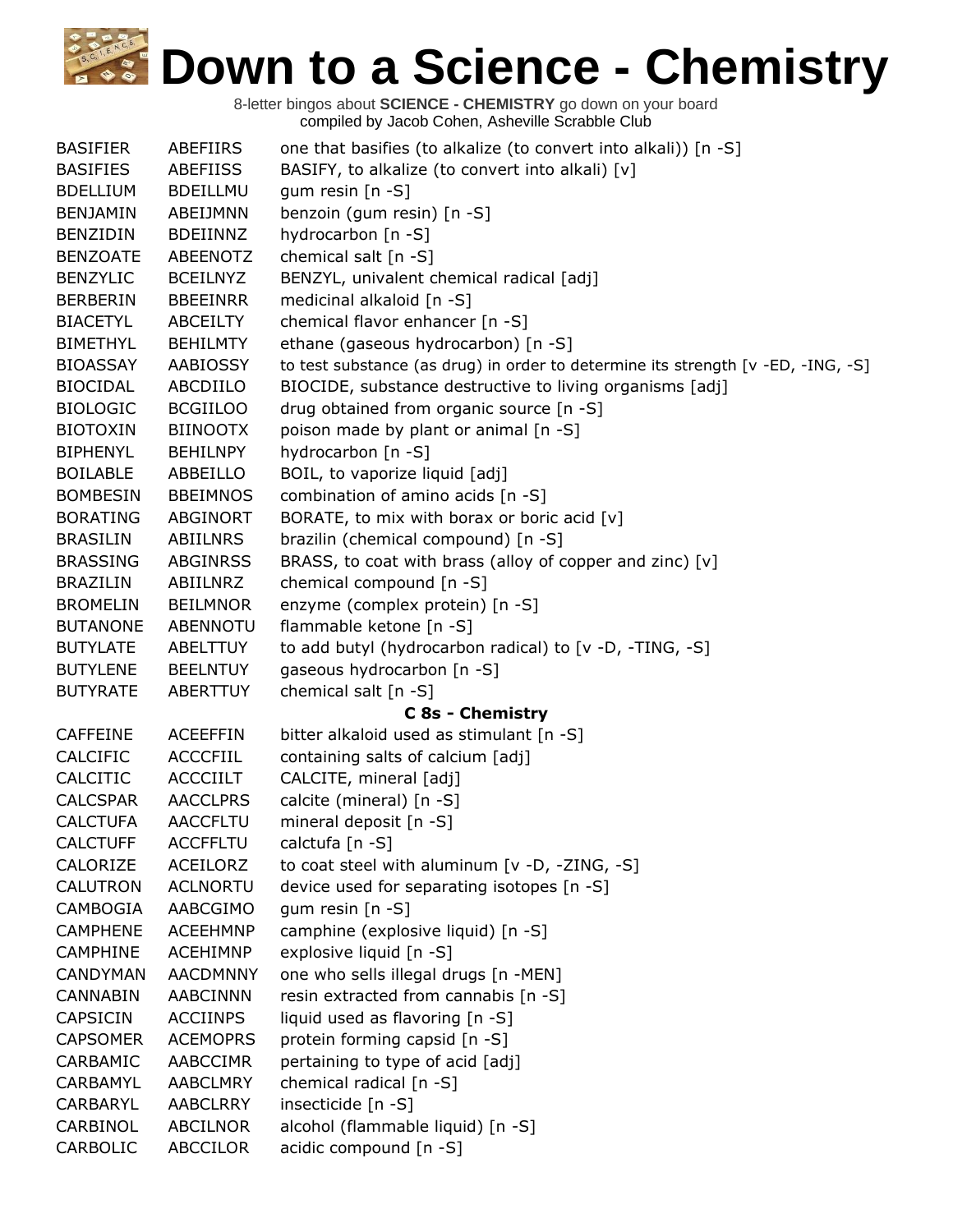| CARBONIC        | <b>ABCCINOR</b> | CARBON, nonmetallic element [adj]                                         |
|-----------------|-----------------|---------------------------------------------------------------------------|
| CARBONYL        | <b>ABCLNORY</b> | chemical compound [n -S]                                                  |
| CARBOXYL        | ABCLORXY        | univalent acid radical [n -S]                                             |
| <b>CARBURET</b> | <b>ABCERRTU</b> | to combine chemically with carbon [v - ED, -ING, -S or -TTED, -TTING, -S] |
| CATALASE        | <b>AAACELST</b> | enzyme (complex protein) [n -S]                                           |
| <b>CATALYSE</b> | <b>AACELSTY</b> | to catalyze (to act as catalyst) $[v -D, -SING, -S]$                      |
| <b>CATALYST</b> | <b>AACLSTTY</b> | substance that accelerates chemical reaction [n -S]                       |
| CATALYZE        | <b>AACELTYZ</b> | to act as catalyst $[v -D, -ZING, -S]$                                    |
| <b>CATECHIN</b> | <b>ACCEHINT</b> | chemical used in dyeing [n -S]                                            |
| <b>CATECHOL</b> | <b>ACCEHLOT</b> | chemical used in photography [n -S]                                       |
| <b>CATHODAL</b> | AACDHLOT        | CATHODE, negatively charged electrode [adj]                               |
| <b>CATHODIC</b> | <b>ACCDHIOT</b> | CATHODE, negatively charged electrode [adj]                               |
| CATIONIC        | <b>ACCIINOT</b> | CATION, positively charged ion [adj]                                      |
| <b>CEPHALIN</b> | <b>ACEHILNP</b> | bodily chemical [n -S]                                                    |
| <b>CHARASES</b> | <b>AACEHRSS</b> | CHARAS, hashish (mild narcotic) [n]                                       |
| <b>CHELATOR</b> | <b>ACEHLORT</b> | one that chelates (to combine metal ion with compound) [n -S]             |
| CHEMICAL        | <b>ACCEHILM</b> | substance obtained by process of chemistry [n -S]                         |
| <b>CHEMURGY</b> | <b>CEGHMRUY</b> | branch of applied chemistry [n -GIES]                                     |
| <b>CHITOSAN</b> | <b>ACHINOST</b> | compound derived from chitin [n -S]                                       |
| <b>CHLORATE</b> | <b>ACEHLORT</b> | chemical salt [n -S]                                                      |
| <b>CHLORDAN</b> | <b>ACDHLNOR</b> | toxic compound of chlorine [n -S]                                         |
| <b>CHLORIDE</b> | <b>CDEHILOR</b> | chlorine compound [n -S]                                                  |
| <b>CHLORINE</b> | <b>CEHILNOR</b> | gaseous element [n -S]                                                    |
| <b>CHLORITE</b> | <b>CEHILORT</b> | mineral group $[n - S]$                                                   |
| <b>CHLOROUS</b> | <b>CHLOORSU</b> | pertaining to chlorine (gaseous element) [adj]                            |
| <b>CHROMATE</b> | <b>ACEHMORT</b> | chemical salt [n -S]                                                      |
| <b>CHROMING</b> | <b>CGHIMNOR</b> | CHROME, to plate with chromium $[v]$                                      |
| <b>CHROMIUM</b> | CHIMMORU        | metallic element [n -S]                                                   |
| CHROMIZE        | <b>CEHIMORZ</b> | to chrome (to plate with chromium) [v -D, -ZING, -S]                      |
| <b>CHROMOLY</b> | <b>CHLMOORY</b> | steel alloy made of chromium and molybdenum [n -LIES]                     |
| <b>CHROMOUS</b> | <b>CHMOORSU</b> | pertaining to chromium (metallic element) [adj]                           |
| <b>CHYMOSIN</b> | <b>CHIMNOSY</b> | rennin (enzyme (complex protein)) [n -S]                                  |
| <b>CINNAMYL</b> | <b>ACILMNNY</b> | chemical used to make soap [n -S]                                         |
| <b>CITRATED</b> | <b>ACDEIRTT</b> | CITRATE, salt of citric acid [adj]                                        |
| <b>CLEVEITE</b> | <b>CEEEILTV</b> | radioactive mineral [n -S]                                                |
| <b>COBALTIC</b> | <b>ABCCILOT</b> | COBALT, metallic element [adj]                                            |
| <b>COENZYME</b> | <b>CEEMNOYZ</b> | substance necessary for functioning of certain enzymes [n -S]             |
| <b>COFACTOR</b> | <b>ACCFOORT</b> | coenzyme (substance necessary for functioning of certain enzymes) [n -S]  |
| <b>COHOBATE</b> | <b>ABCEHOOT</b> | to distill again [v -D, -TING, -S]                                        |
| <b>COKEHEAD</b> | <b>ACDEEHKO</b> | cocaine addict [n -S]                                                     |
| <b>COKELIKE</b> | <b>CEEIKLOW</b> | resembling coke (carbon fuel) [adj]                                       |
| COLICINE        | <b>CCEIILNO</b> | colicin (antibacterial substance) [n -S]                                  |
| <b>COLICINE</b> | <b>CCEIILNO</b> | colicin (antibacterial substance) [n -S]                                  |
| <b>COLLAGEN</b> | <b>ACEGLLNO</b> | protein (nitrogenous organic compound) [n -S]                             |
| <b>COLUMBIC</b> | <b>BCCILMOU</b> | pertaining to niobium (metallic element) [adj]                            |
| <b>COPPERAS</b> | <b>ACEOPPRS</b> | compound used in making inks [n -ES]                                      |
| <b>COPPERED</b> | <b>DEEOPPR</b>  | COPPER, to cover with copper (metallic element) [v]                       |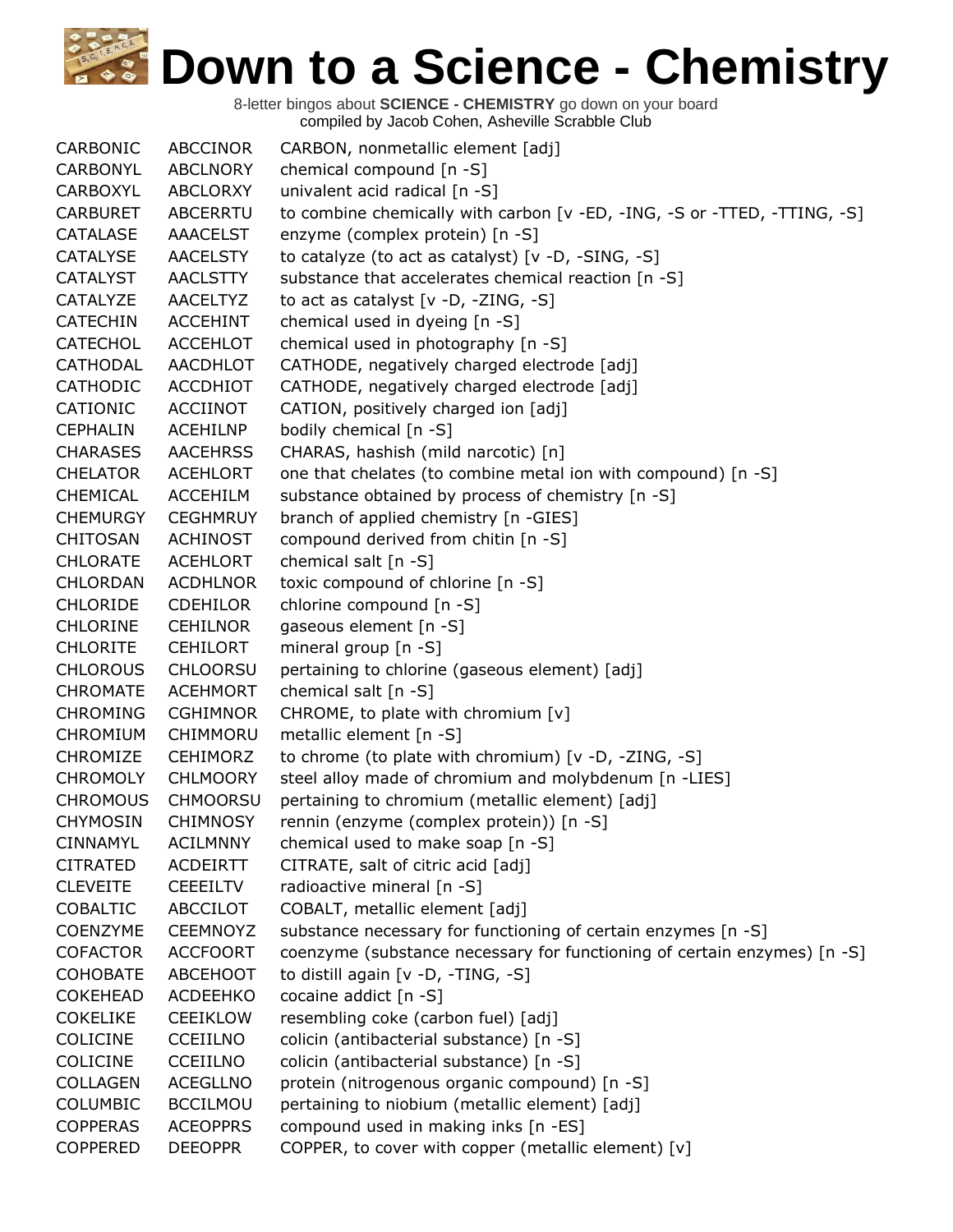| <b>CORDWOOD</b> | <b>CDDOOORW</b> | wood used for fuel [n -S]                                                                         |
|-----------------|-----------------|---------------------------------------------------------------------------------------------------|
| <b>COTININE</b> | <b>CEIINNOT</b> | alkaloid produced by nicotine in body [n -S]                                                      |
| <b>COUMARIC</b> | <b>ACCIMORU</b> | COUMARIN, chemical compound [adj]                                                                 |
| <b>COUMARIN</b> | <b>ACIMNORU</b> | chemical compound [n -S]                                                                          |
| <b>CRACKING</b> | <b>ACCGIKNR</b> | chemical process [n -S]                                                                           |
| CREATINE        | <b>ACEEINRT</b> | chemical compound [n -S]                                                                          |
| <b>CREMAINS</b> | <b>ACEIMNRS</b> | ashes of cremated body [n]                                                                        |
| <b>CREMATOR</b> | <b>ACEMORRT</b> | one that cremates (to reduce to ashes by burning) [n -S]                                          |
| <b>CREOSOTE</b> | <b>CEEOORST</b> | to treat with wood preservative [v -D, -TING, -S]                                                 |
| <b>CRESYLIC</b> | <b>CCEILRSY</b> | pertaining to cresol (chemical disinfectant) [adj]                                                |
| <b>CUPREOUS</b> | <b>CEOPRSUU</b> | containing copper [adj]                                                                           |
| <b>CURARINE</b> | ACEINRRU        | poisonous alkaloid [n -S]                                                                         |
| CYANAMID        | AACDIMNY        | chemical compound [n -S]                                                                          |
| <b>CYANOGEN</b> | <b>ACEGNNOY</b> | reactive compound of carbon and nitrogen [n -S]                                                   |
| <b>CYCLITOL</b> | <b>CCILLOTY</b> | chemical compound [n -S]                                                                          |
| <b>CYMOGENE</b> | <b>CEEGMNOY</b> | volatile compound [n -S]                                                                          |
| <b>CYSTEINE</b> | <b>CEEINSTY</b> | amino acid [n -S]                                                                                 |
| <b>CYTIDINE</b> | <b>CDEIINTY</b> | compound containing cytosine [n -S]                                                               |
|                 |                 | <b>D 8s - Chemistry</b>                                                                           |
| DAIDZEIN        | ADDEIINZ        | chemical found chiefly in soybeans [n -S]                                                         |
| <b>DEIONISE</b> | <b>DEEIINOS</b> | to deionizee (to remove ions from) [v -D, -SING, -S]                                              |
| <b>DEIONIZE</b> | DEEIINOZ        | to remove ions from [v -D, -ZING, -S]                                                             |
| <b>DELIMING</b> | <b>DEGIILMN</b> | DELIME, to free from lime [v]                                                                     |
| <b>DENATURE</b> | <b>ADEENRTU</b> | to deprive of natural qualities [v -D, -RING, -S]                                                 |
| <b>DEPRENYL</b> | <b>DEELNPRY</b> | drug for treating Parkinson's disease [n -S]                                                      |
| <b>DESALTED</b> | <b>ADDEELST</b> | DESALT, to remove salt from [v]                                                                   |
| <b>DESALTER</b> | <b>ADEELRST</b> | one that desalts (to remove salt from ) [n -S]                                                    |
| <b>DESILVER</b> | <b>DEEILRSV</b> | to remove silver from [v -ED, -ING, -S]                                                           |
| <b>DESULFUR</b> | <b>DEFLRSUU</b> | to free from sulfur [v -ED, -ING, -S]                                                             |
| <b>DETOXIFY</b> | <b>DEFIOTXY</b> | to remove toxin from [v -FIED, -ING, -FIES]                                                       |
| <b>DETOXING</b> | <b>DEGINOTX</b> | DETOX, to detoxify (to remove toxin from [v]                                                      |
| <b>DEUTERIC</b> | CDEEIRTU        | pertaining to heavy hydrogen [adj]                                                                |
| <b>DEXTRINE</b> | <b>DEEINRTX</b> | dextrin (substance used as adhesive) [n -S]                                                       |
| <b>DEXTROSE</b> | <b>DEEORSTX</b> | form of glucose [n -S]                                                                            |
| <b>DEZINCED</b> | CDDEEINZ        | DEZINC, to remove zinc from [v]                                                                   |
| <b>DIACETYL</b> | <b>ACDEILTY</b> | biacetyl (chemical flavor enhancer) [n -S]                                                        |
| <b>DIACIDIC</b> | ACCDDIII        | DIACID, type of acid (type of chemical compound) [adj]                                            |
| <b>DIALYSER</b> | <b>ADEILRSY</b> | dialyzer (apparatus used for dialysis) [n -S]                                                     |
| <b>DIALYSIS</b> | ADIILSSY        | separation of substances in solution by diffusion through membrane [n -SES]                       |
| <b>DIALYTIC</b> | <b>ACDIILTY</b> | pertaining to dialysis (separation of substances in solution by diffusion through membrane) [adj] |
| <b>DIALYZER</b> | ADEILRYZ        | apparatus used for dialysis [n -S]                                                                |
| <b>DIASTASE</b> | <b>AADEISST</b> | enzyme (complex protein) [n -S]                                                                   |
| <b>DIATOMIC</b> | ACDIIMOT        | composed of two atoms [adj]                                                                       |
| <b>DIAZEPAM</b> | AADEIMPZ        | tranquilizer [n -S]                                                                               |
| DIAZINON        | ADIINNOZ        | insecticide [n -S]                                                                                |
| DIDYMIUM        | <b>DDIIMMUY</b> | mixture of rare-earth elements [n -S]                                                             |
| DIELDRIN        | <b>DDEIILNR</b> | insecticide [n -S]                                                                                |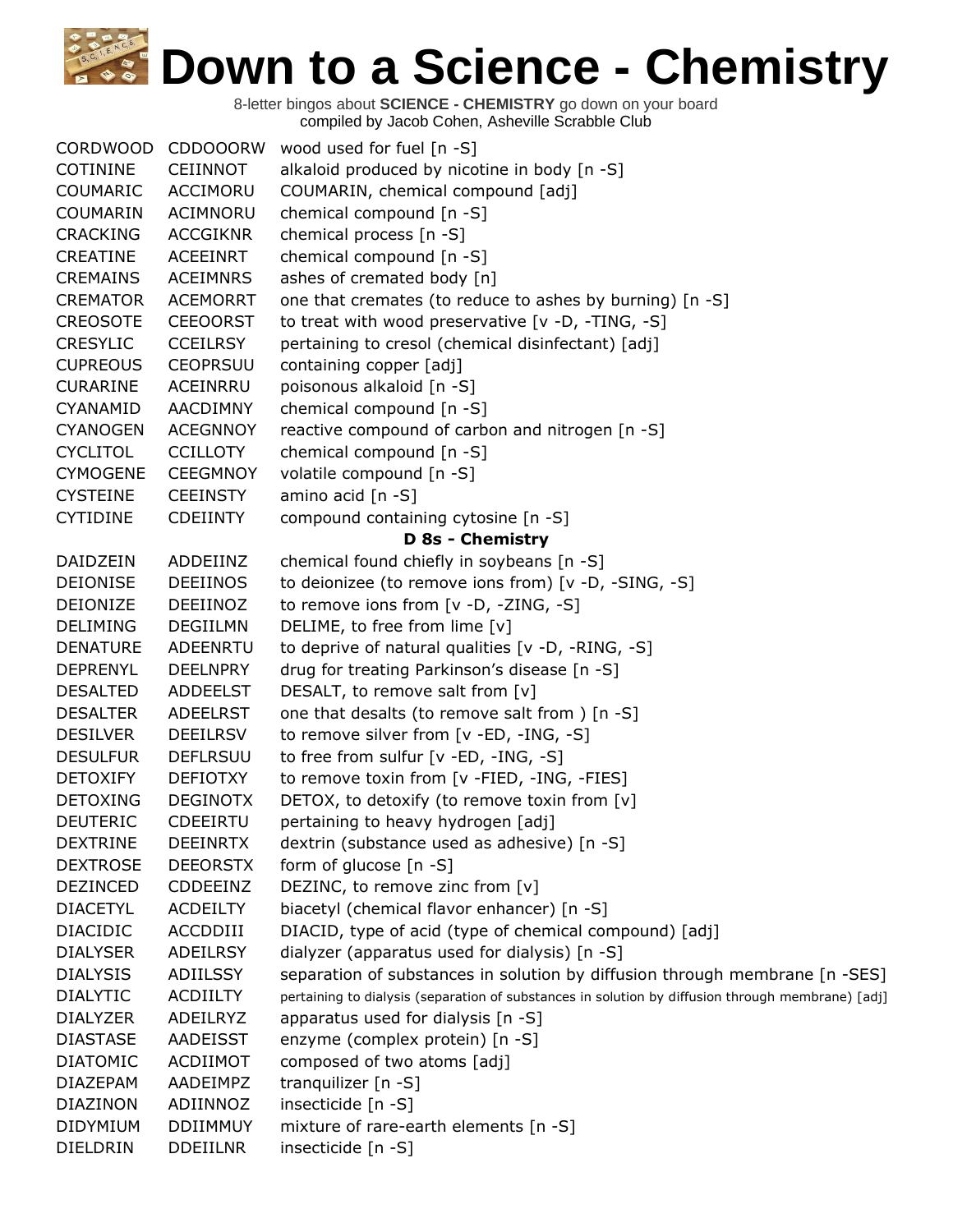| <b>DIHYDRIC</b> | <b>CDDHIIRY</b> | containing two hydroxyl radicals [adj]                                               |
|-----------------|-----------------|--------------------------------------------------------------------------------------|
| <b>DILUTING</b> | <b>DGIILNTU</b> | DILUTE, to thin or reduce concentration of [v]                                       |
| <b>DILUTION</b> | <b>DIILNOTU</b> | act of diluting t(o thin or reduce concentration of) [n -S]                          |
| <b>DILUTIVE</b> | <b>DEIILTUV</b> | tending to dilute (to thin or reduce concentration of) [adj]                         |
| <b>DIMERIZE</b> | DEEIIMRZ        | to form dimer (molecule composed of two identical molecules) [v-D, -ZING, -S]        |
| <b>DIMETHYL</b> | <b>DEHILMTY</b> | ethane (gaseous hydrocarbon) [n -S]                                                  |
| <b>DIOLEFIN</b> | <b>DEFIILNO</b> | hydrocarbon [n -S]                                                                   |
| <b>DIOPSIDE</b> | <b>DDEIIOPS</b> | mineral [n -S]                                                                       |
| <b>DIPHENYL</b> | <b>DEHILNPY</b> | biphenyl (hydrocarbon) [n -S]                                                        |
| <b>DIPROTIC</b> | <b>CDIIOPRT</b> | having two hydrogen ions to donate to bases [adj]                                    |
| <b>DISODIUM</b> | <b>DDIIMOSU</b> | containing two sodium aoms [adj]                                                     |
| <b>DISSOLVE</b> | <b>DEILOSSV</b> | to make into solution [v -D, -VING, -S]                                              |
| <b>DISULFID</b> | <b>DDFIILSU</b> | chemical compound [n -S]                                                             |
| <b>DIURETIC</b> | CDEIIRTU        | drug which increases urinary discharge [n -S]                                        |
| <b>DIVALENT</b> | <b>ADEILNTV</b> | having valence (degree of combining power of element or molecule) of two [adj]       |
| <b>DOPEHEAD</b> | <b>ADDEEHOP</b> | drug addict [n -S]                                                                   |
| <b>DRUGGIER</b> | DEGGIRRU        | DRUGGY, affected by drugs [adj]                                                      |
| <b>DRUGGING</b> | <b>DGGGINRU</b> | DRUG, to affect with drug (medicinal substance) [v]                                  |
| <b>DRUGGIST</b> | <b>DGGIRSTU</b> | pharmacist [n -S]                                                                    |
| <b>DRUGLESS</b> | <b>DEGLRSSU</b> | being without drugs [adj]                                                            |
|                 |                 | <b>E 8s - Chemistry</b>                                                              |
| <b>ECOCIDAL</b> | <b>ACCDEILO</b> | ECOCIDE, destruction of natural environment [adj]                                    |
| <b>ELASTASE</b> | <b>AAEELSST</b> | enzyme (complex protein) [n -S]                                                      |
| <b>ELATERIN</b> | AEEILNRT        | chemical compound [n -S]                                                             |
| <b>ELECTRUM</b> | CEELMRTU        | alloy of gold and silver [n -S]                                                      |
| <b>ELUATING</b> | <b>AEGILNTU</b> | ELUATE, material obtained by eluting (to remove by means of solvent) [n]             |
| <b>EMBALMED</b> | ABDEELMM        | EMBALM, to treat so as to protect from decay $[v]$                                   |
| <b>EMBALMER</b> | ABEELMMR        | one that embalms (to treat so as to protect from decay) [n -S]                       |
| <b>EMULSIFY</b> | <b>EFILMSUY</b> | to make into emulsion (type of liquid mixture) [v -FIED, -ING, -FIES]                |
| <b>EMULSION</b> | <b>EILMNOSU</b> | type of liquid mixture [n -S]                                                        |
| <b>EMULSIVE</b> | <b>EEILMSUV</b> | EMULSION, type of liquid mixture [adj]                                               |
| <b>EMULSOID</b> | DEILMOSU        | liquid dispersed in another liquid [n -S]                                            |
| <b>ENRICHED</b> | <b>CDEEHINR</b> | ENRICH, to add desirable elements to $[v]$                                           |
| <b>ENRICHER</b> | <b>CEEHINRR</b> | one that enriches (to add desirable elements to) [n -S]                              |
| <b>ENRICHES</b> | <b>CEEHINRS</b> | ENRICH, to add desirable elements to [v]                                             |
| <b>EPHEDRIN</b> | <b>DEEHINPR</b> | alkaloid used to treat allergies [n -S]                                              |
| <b>EPIMERIC</b> | <b>CEEIIMPR</b> | EPIMER, type of sugar compound [adj]                                                 |
| <b>EPITAXIC</b> | <b>ACEIIPTX</b> | EPAXY type of crystalline growth [adj]                                               |
| <b>EPOXYING</b> | <b>EGINOPXY</b> | EPOXY, to glue with epoxy (type of resin) [v]                                        |
| <b>ERGOTISM</b> | <b>EGIMORST</b> | poisonous produced by eating ergot-infected grain [n -S]                             |
| <b>ESTERASE</b> | <b>AEEERSST</b> | type of enzyme (complex protein) [n -S]                                              |
| <b>ESTERIFY</b> | <b>EEFIRSTY</b> | to convert into ester [v -FIED, -ING, -FIES]                                         |
| <b>ETHERIFY</b> | <b>EEFHIRTY</b> | to convert into ether (volatile liquid used as anesthetic) [v -FIED, -ING, -FIES]    |
| <b>ETHERISE</b> | <b>EEEHIRST</b> | etherize (to treat with ether (volatile liquid used as anesthetic) [v -D, -SING, -S] |
| <b>ETHERISH</b> | <b>EEHHIRST</b> | resembling ether (volatile liquid used as anesthetic) [adj]                          |
| <b>ETHERIZE</b> | <b>EEEHIRTZ</b> | to treat with ether (volatile liquid used as anesthetic) [v -D, -ZING, -S]           |
| <b>ETHOXIES</b> | <b>EEHIOSTX</b> | ETHOXY, ETHOXYL (univalent chemical radical) [n]                                     |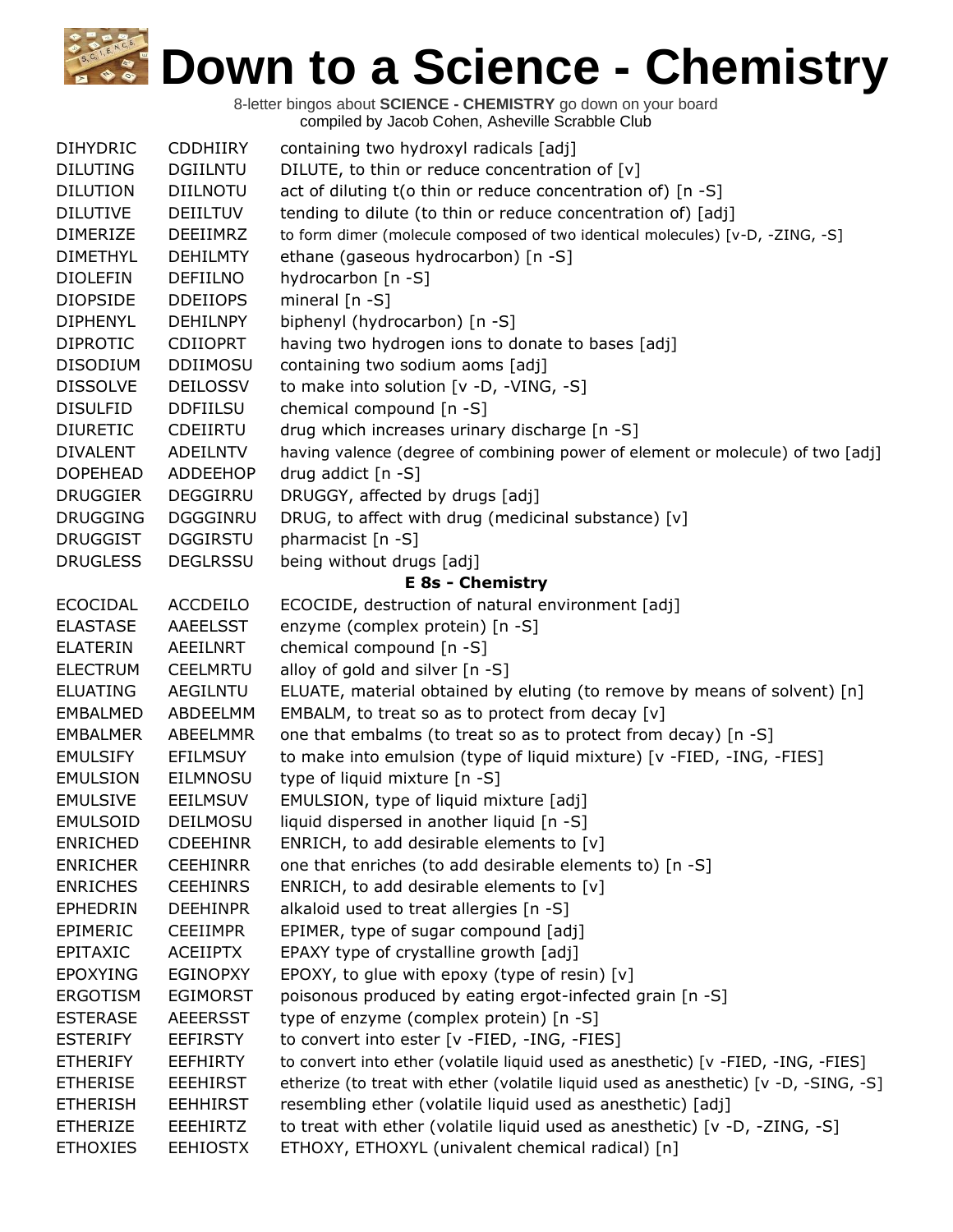| <b>ETHYLATE</b> | <b>AEEHLTTY</b> | to introduce ethyl (univalent chemical radical) group to [v -D, -TING, -S] |
|-----------------|-----------------|----------------------------------------------------------------------------|
| <b>ETHYLENE</b> | <b>EEEHLNTY</b> | flammable gas [n -S]                                                       |
| <b>EUROPIUM</b> | EIMOPRUU        | metallic element [n -S]                                                    |
| <b>EUTECTIC</b> | <b>CCEEITTU</b> | alloy that has lowest possible melting point [n -S]                        |
|                 |                 | F 8s - Chemistry                                                           |
| <b>FARNESOL</b> | <b>AEFLNORS</b> | alcohol used in perfumes [n -S]                                            |
| <b>FENTANYL</b> | <b>AEFLNNTY</b> | narcotic opioid [n -S]                                                     |
| <b>FENTHION</b> | <b>EFHINNOT</b> | insecticide [n -S]                                                         |
| <b>FERREOUS</b> | <b>EEFORRSU</b> | containing iron [adj]                                                      |
| <b>FERRITIC</b> | <b>CEFIIRRT</b> | FERRITE, magnetic substance [adj]                                          |
| <b>FERRITIN</b> | <b>EFIINRRT</b> | protein that contains iron [n -S]                                          |
| FIREDAMP        | <b>ADEFIMPR</b> | combustible gas [n -S]                                                     |
| <b>FLUORENE</b> | EEFLNORU        | chemical compound [n -S]                                                   |
| <b>FLUORIDE</b> | DEFILORU        | compound of fluorine [n -S]                                                |
| <b>FLUORINE</b> | EFILNORU        | gaseous element [n -S]                                                     |
| <b>FORMALIN</b> | AFILMNOR        | aqueous solution of formaldehyde [n -S]                                    |
| <b>FRANCIUM</b> | ACFIMNRU        | radioactive element [n -S]                                                 |
| <b>FREEBASE</b> | ABEEEFRS        | to use form of cocaine that is inhaled [v -D, -SING, -S]                   |
| <b>FRUCTOSE</b> | <b>CEFORSTU</b> | sugar found in various fruits [n -S]                                       |
| <b>FUMARASE</b> | <b>AAEFMRSU</b> | enzyme (complex protein) [n -S]                                            |
| <b>FUMARATE</b> | AAEFMRTU        | chemical salt [n -S]                                                       |
| <b>FUMIGANT</b> | AFGIMNTU        | substance used in fumigating [n -S]                                        |
| <b>FURANOSE</b> | <b>AEFNORSU</b> | type of sugar [n -S]                                                       |
| <b>FURFURAL</b> | AFFLRRUU        | chemical compound [n -S]                                                   |
| <b>FURFURAN</b> | AFFNRRUU        | furan (flammable liquid) [n -S]                                            |
|                 |                 | <b>G 8s - Chemistry</b>                                                    |
| <b>GALBANUM</b> | AABGLMNU        | gum resin $[n -S]$                                                         |
| <b>GASIFIED</b> | <b>ADEFGIIS</b> | GASIFY, to convert into gas [v]                                            |
| <b>GASIFIER</b> | <b>AEFGIIRS</b> | one that gasifies (to convert into gas) [n -S]                             |
| <b>GASIFIES</b> | <b>AEFGIISS</b> | GASIFY, to convert into gas [v]                                            |
| <b>GASIFORM</b> | <b>AFGIMORS</b> | having form of gas [adj]                                                   |
| <b>GASOGENE</b> | <b>AEEGGNOS</b> | gazogene (apparatus for carbonating liquids) [n -S]                        |
| <b>GASOLENE</b> | <b>AEEGLNOS</b> | gasoline (liquid fuel) [n -S]                                              |
| <b>GASOLINE</b> | <b>AEGILNOS</b> | liquid fuel [n -S]                                                         |
| <b>GASSIEST</b> | <b>AEGISSST</b> | GASSY, containing gas [adj]                                                |
| <b>GAZOGENE</b> | AEEGGNOZ        | apparatus for carbonating liquids [n -S]                                   |
| <b>GERANIOL</b> | <b>AEGILNOR</b> | alcohol used in perfumes [n -S]                                            |
| <b>GERMANIC</b> | <b>ACEGIMNR</b> | containing germanium (metallic element) [adj]                              |
| <b>GETTERED</b> | <b>DEEEGRTT</b> | GETTER, to purify with chemically active substance [v]                     |
| <b>GLIADINE</b> | ADEGIILN        | gliadin (simple protein) [n -S]                                            |
| <b>GLOBULIN</b> | <b>BGILLNOU</b> | simple protein [n -S]                                                      |
| <b>GLUCAGON</b> | ACGGLNOU        | hormone [n -S]                                                             |
| <b>GLUCINIC</b> | CCGIILNU        | GLUCINUM, metallic element [adj]                                           |
| <b>GLUCINUM</b> | CGILMNUU        | metallic element [n -S]                                                    |
| <b>GLUCOSIC</b> | CCGILOSU        | GLUCOSE, sugar [adj]                                                       |
| <b>GLUTELIN</b> | <b>EGILLNTU</b> | any of group of proteins occurring in cereal grains [n -S]                 |
| <b>GLUTENIN</b> | <b>EGILNNTU</b> | protein of cereal grains that gives adhesiveness to bread dough [n -S]     |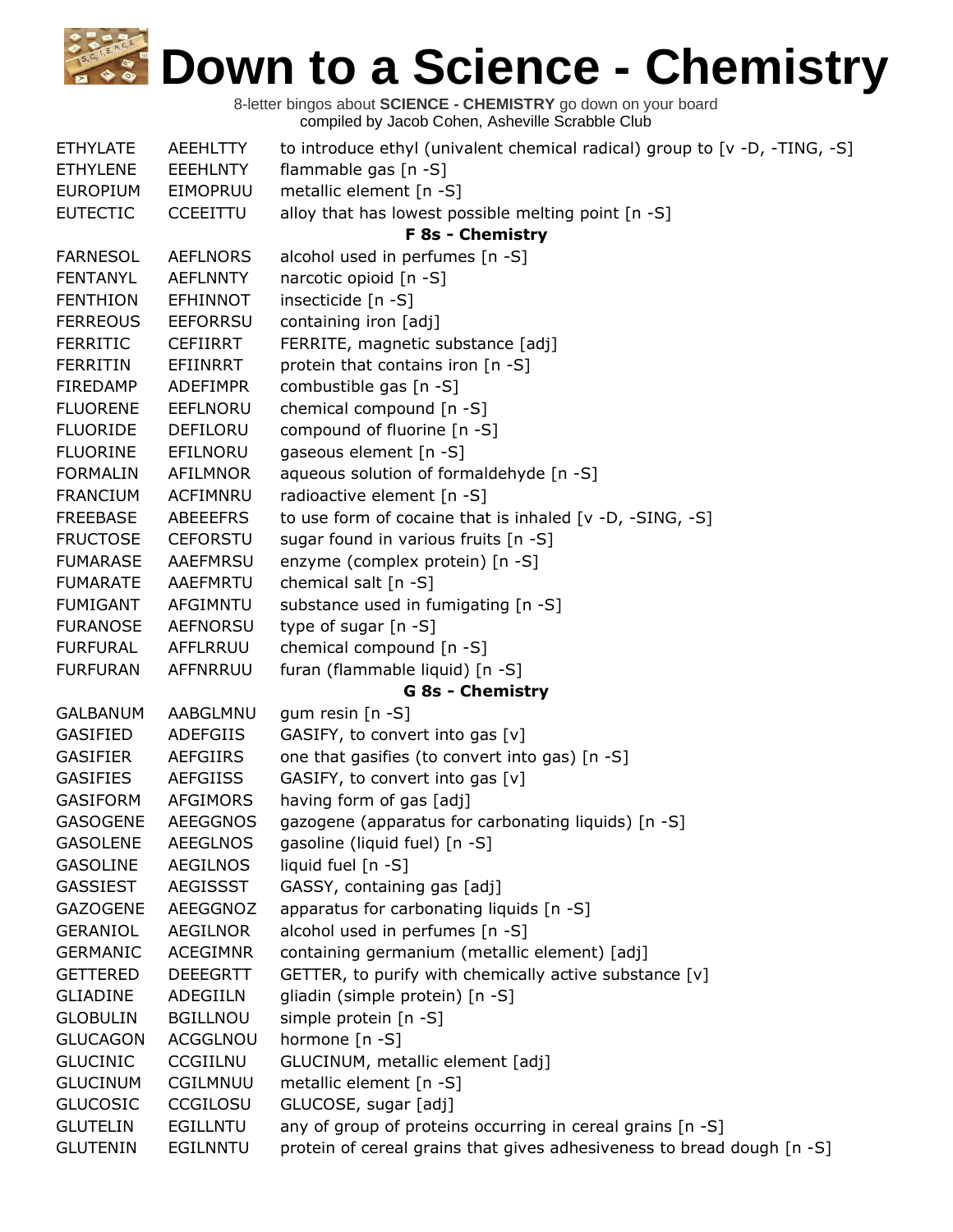| <b>GLYCEMIA</b> | <b>ACEGILMY</b> | presence of glucose in blood [n -S]                        |
|-----------------|-----------------|------------------------------------------------------------|
| <b>GLYCEMIC</b> | <b>CCEGILMY</b> | GLYCEMIA, presence of glucose in blood [adj]               |
| <b>GLYCERIC</b> | <b>CCEGILRY</b> | GLYCERIN, glycerol (syrupy alcohol) [adj]                  |
| <b>GLYCERIN</b> | <b>CEGILNRY</b> | glycerol (syrupy alcohol) [n -S]                           |
| <b>GLYCEROL</b> | <b>CEGLLORY</b> | syrupy alcohol [n -S]                                      |
| <b>GLYCERYL</b> | <b>CEGLLRYY</b> | radical derived from glycerol [n -S]                       |
| <b>GLYCOGEN</b> | <b>CEGGLNOY</b> | carbohydrate [n -S]                                        |
| <b>GLYCOLIC</b> | <b>CCGILLOY</b> | GLYCOL, alcohol (flammable liquid) [adj]                   |
| <b>GLYCOSYL</b> | <b>CGLLOSYY</b> | radical derived from glucose [n -S]                        |
| <b>GNEISSES</b> | <b>EEGINSSS</b> | GNEISS, type of rock [n]                                   |
| <b>GRAPHENE</b> | <b>AEEGHNPR</b> | sheet of carbon atoms [n -S]                               |
| <b>GRAPHITE</b> | <b>AEGHIPR</b>  | variety of carbon [n -S]                                   |
| <b>GUAIACOL</b> | AACGILOU        | chemical compound [n -S]                                   |
| <b>GUAIACUM</b> | AACGIMUU        | medicinal resin [n -S]                                     |
| <b>GUAIOCUM</b> | ACGIMOUU        | guaiacum (medicinal resin) [n -S]                          |
| <b>GUANIDIN</b> | ADGIINNU        | chemical compound [n -S]                                   |
|                 |                 | H 8s - Chemistry                                           |
| <b>HALFLIFE</b> | <b>AEFFHILL</b> | measure of radioactive decay [n -IVES]                     |
| <b>HASHEESH</b> | <b>AEEHHHSS</b> | hashish (mild narcotic) [n -ES]                            |
| <b>HEMATEIN</b> | <b>AEEHIMNT</b> | chemical compound [n -S]                                   |
| <b>HEXAMINE</b> | AEEHIMNX        | chemical compound [n -S]                                   |
| <b>HIDROTIC</b> | <b>CDHIIORT</b> | drug that induces perspiration [n -S]                      |
| <b>HISTAMIN</b> | AHIIMNST        | amine released in allergic reactions [n -S]                |
| <b>HISTIDIN</b> | DHIIINST        | amino acid [n -S]                                          |
| <b>HYDRACID</b> | <b>ACDDHIRY</b> | acid (type of chemical compound) [n -S]                    |
| <b>HYDRATOR</b> | <b>ADHORRTY</b> | one that hydrates (to combine with water) [n -S]           |
| <b>HYDROGEL</b> | <b>DEGHLORY</b> | colloid (type of chemical suspension) [n -S]               |
| <b>HYDROGEN</b> | <b>DEGHNORY</b> | gaseous element [n -S]                                     |
| <b>HYDROXYL</b> | <b>DHLORXYY</b> | radical or group containing oxygen and hydrogen [n -S]     |
| <b>HYOSCINE</b> | <b>CEHINOSY</b> | sedative (drug that induces calm state) [n S]              |
| <b>HYPNOTIC</b> | <b>CHINOPTY</b> | sleep-inducing drug [n -S]                                 |
| <b>HYPOACID</b> | <b>ACDHIOPY</b> | having lower than normal degree of acidity [adj]           |
|                 |                 | I 8s - Chemistry                                           |
| <b>IBOGAINE</b> | ABEGIINO        | alkaloid used as antidepressant [n -S]                     |
| ILLINIUM        | IIILLMNU        | radioactive element [n -S]                                 |
| <b>IMIPENEM</b> | EEIIMMNP        | antibacterial [n -S]                                       |
| <b>INDAMINE</b> | <b>ADEIIMNN</b> | chemical compound [n -S]                                   |
| <b>INOSITOL</b> | <b>IILNOOST</b> | alcohol found in plant and animal tissue [n -S]            |
| <b>INOTROPE</b> | <b>EINOOPRT</b> | drug for controlling force of muscular contractions [n -S] |
| <b>INTEGRIN</b> | <b>EGIINNRT</b> | class of animal proteins [n -S]                            |
| <b>INVERTIN</b> | EIINNRTV        | enzyme (complex protein) [n -S]                            |
| <b>IODATING</b> | ADGIINOT        | IODATE, to iodize (to treat with iodine) [v]               |
| <b>IODATION</b> | ADIINOOT        | act of iodating (to iodize (to treat with iodine)) [n -S]  |
| <b>IODINATE</b> | ADEIINOT        | to iodize (to treat with iodine) [v -D, -TING, -S]         |
| <b>IODISING</b> | <b>DGIIINOS</b> | IODISE, to iodize (to treat with iodine) [v]               |
| <b>IODIZERS</b> | <b>DEIIORSZ</b> | IODIZER, one that iodizes (to treat with iodine) [n]       |
| IODIZING        | DGIIINOZ        | IODIZE, to treat with iodine [v]                           |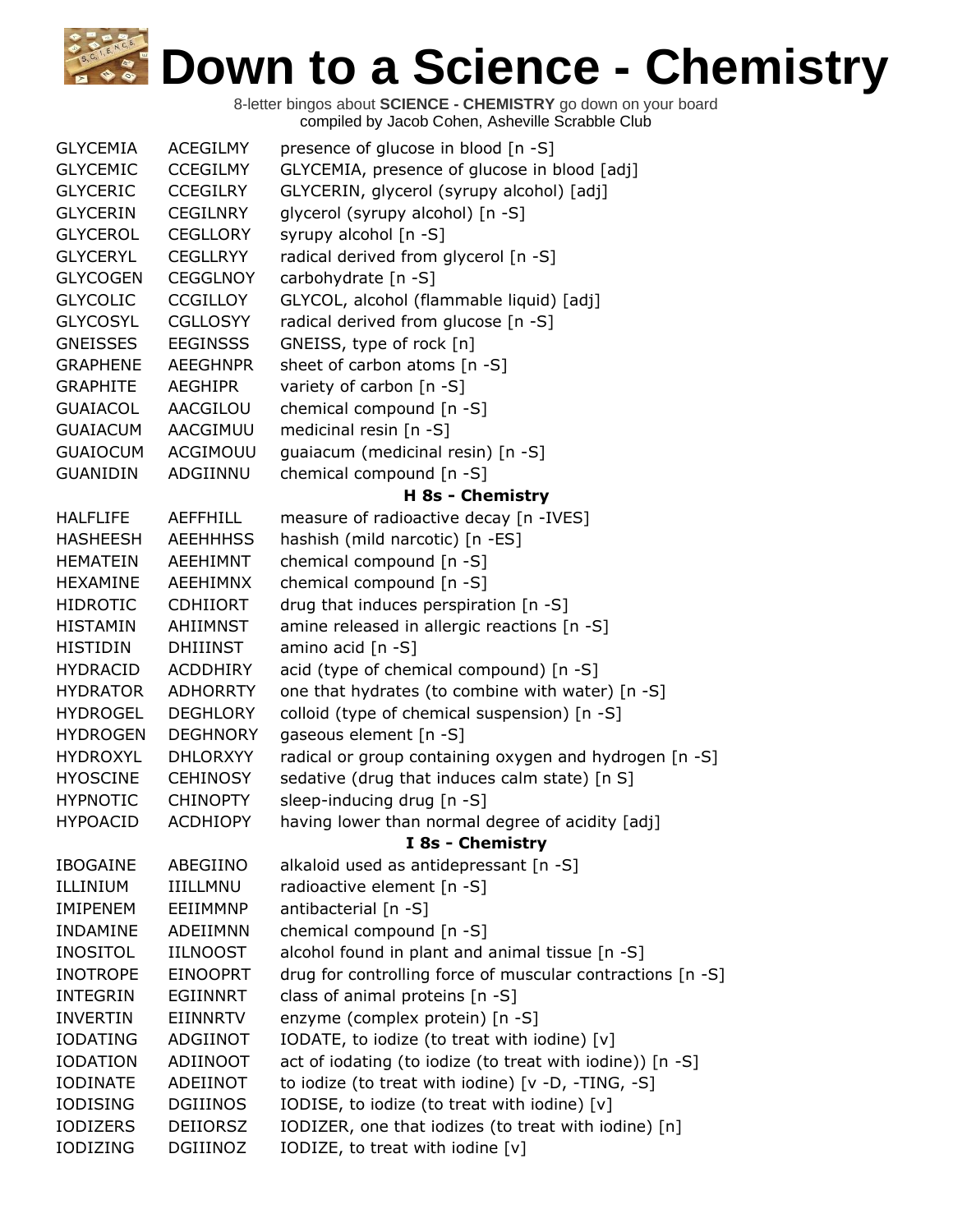| <b>IODOFORM</b> | <b>DFIMOOOR</b> | iodine compound [n -S]                                                    |
|-----------------|-----------------|---------------------------------------------------------------------------|
| <b>IODOPHOR</b> | <b>DHIOOOPR</b> | iodine compound [n -S]                                                    |
| <b>IRONLESS</b> | <b>EILNORSS</b> | having no iron [adj]                                                      |
| <b>IRONLIKE</b> | <b>EIIKLNOR</b> | resembling iron [adj]                                                     |
| <b>IRONNESS</b> | <b>EINNORSS</b> | state of being iron [n -ES]                                               |
| <b>ISATINIC</b> | ACIIINST        | ISATIN, chemical compound [adj]                                           |
| <b>ISOBARIC</b> | <b>ABCIIORS</b> | ISOBAR, type of atom (smallest unit of element) [adj]                     |
| <b>ISOBUTYL</b> | <b>BILOSTUY</b> | hydrocarbon radical [n -S]                                                |
| <b>ISOLOGUE</b> | <b>EGILOOSU</b> | type of chemical compound [n -S]                                          |
| <b>ISOMERIC</b> | <b>CEIIMORS</b> | ISOMER, type of chemical compound [adj]                                   |
| <b>ISOPRENE</b> | <b>EEINOPRS</b> | volatile liquid [n -S]                                                    |
| <b>ISOTOPIC</b> | <b>CIIOOPST</b> | ISOTOPE, form of element [adj]                                            |
| <b>ISOZYMIC</b> | <b>CIIMOSYZ</b> | ISOZYME, type of enzyme (complex protein) [adj]                           |
|                 |                 | <b>J 8s - Chemistry</b>                                                   |
|                 |                 | K 8s - Chemistry                                                          |
| <b>KAMACITE</b> | AACEIKMT        | alloy of nickel and iron $[n -S]$                                         |
| <b>KEPHALIN</b> | <b>AEHIKLNP</b> | cephalin (bodily chemical) [n -S]                                         |
| <b>KILOBASE</b> | <b>ABEIKLOS</b> | unit of measure of nucleic-acid chain [n -S]                              |
| <b>KILOMOLE</b> | <b>EIKLLMOO</b> | one thousand moles [n -S]                                                 |
|                 |                 | L 8s - Chemistry                                                          |
| LABDANUM        | AABDLMNU        | fragrant resin [n -S]                                                     |
| <b>LACTONIC</b> | <b>ACCILNOT</b> | LACTONE, any of group of esters [adj]                                     |
| LAETRILE        | AEEILLRT        | drug derived from apricot pits [n -S]                                     |
| LANOLINE        | AEILLNNO        | lanolin (fatty substance obtained from wool) [n -S]                       |
| LAUDANUM        | AADLMNUU        | type of opium preparation [n -S]                                          |
| LAXATIVE        | AAEILTVX        | drug that stimulates evacuation of bowels [n -S]                          |
| <b>LEADABLE</b> | AABDEELL        | LEAD, to cover with lead (heavy metallic element) [adj]                   |
| <b>LECITHIN</b> | <b>CEHIILNT</b> | any of group of fatty substances found in plant and animal tissues [n -S] |
| <b>LEVODOPA</b> | <b>ADELOOPV</b> | form of dopa (drug to treat Parkinson's disease) [n -S]                   |
| <b>LEVULOSE</b> | <b>EELLOSUV</b> | very sweet sugar [n -S]                                                   |
| <b>LEWISITE</b> | <b>EEIILSTW</b> | vesicant liquid [n -S]                                                    |
| <b>LICHENIN</b> | <b>CEHIILNN</b> | chemical compound [n -S]                                                  |
| <b>LIGROINE</b> | <b>EGIILNOR</b> | ligroin (flammable liquid) [n -S]                                         |
| <b>LIMONENE</b> | EEILMNNO        | chemical compound [n -S]                                                  |
| LINALOOL        | <b>AILLLNOO</b> | fragrant alcohol [n -S]                                                   |
| LINIMENT        | EIILMNNT        | medicinal liquid [n -S]                                                   |
| LIPOIDAL        | ADIILLOP        | LIPOID, lipid (any of class of fatty substances) [adj]                    |
| <b>LIPOSOME</b> | <b>EILMOOPS</b> | microscopic globule composed of lipids [n -S]                             |
| <b>LITHARGE</b> | <b>AEGHILRT</b> | monoxide of lead [n -S]                                                   |
| LITHEMIA        | AEHIILMT        | excess of uric acid in blood [n -S]                                       |
| <b>LITHEMIC</b> | <b>CEHIILMT</b> | LITHEMIA, excess of uric acid in blood [adj]                              |
| <b>LITMUSES</b> | <b>EILMSSTU</b> | LITMUS, blue coloring matter [n]                                          |
| LIXIVIAL        | AIIILLVX        | LIXIVIUM, solution obtained by leaching [adj]                             |
| LIXIVIUM        | IIILMUVX        | solution obtained by leaching [n -S or -IA]                               |
| <b>LOBELINE</b> | <b>BEEILLNO</b> | poisonous alkaloid [n -S]                                                 |
| LUTECIUM        | CEILMTUU        | lutetium (metallic element) [n -S]                                        |
| LUTETIUM        | EILMTTUU        | metallic element [n -S]                                                   |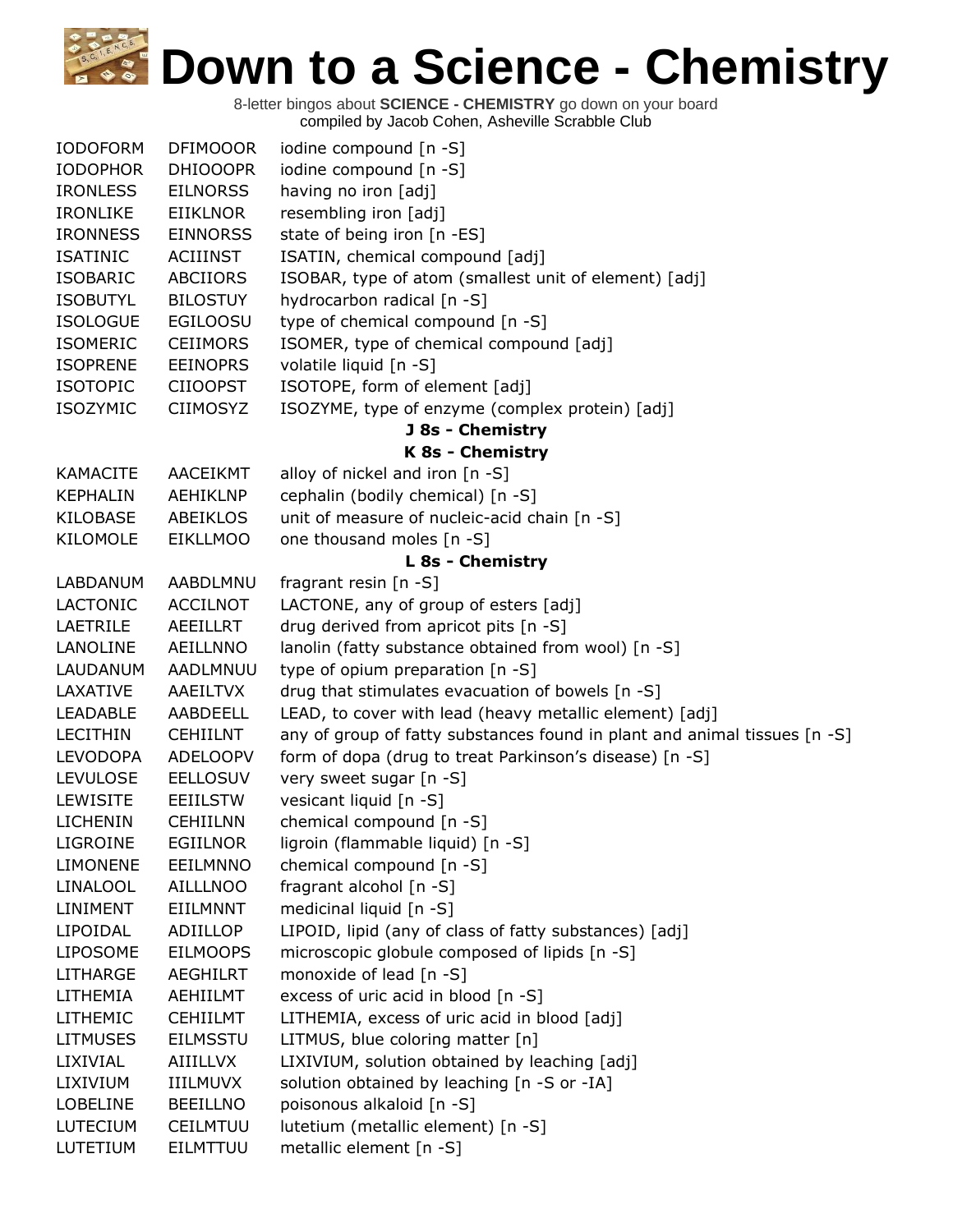| <b>LYOPHILE</b> | <b>EHILLOPY</b> | pertaining to type of colloid [adj]                                                  |
|-----------------|-----------------|--------------------------------------------------------------------------------------|
| LYSOZYME        | <b>ELMOSYYZ</b> | enzyme (complex protein) [n -S]                                                      |
|                 |                 | <b>M 8s - Chemistry</b>                                                              |
| MAGNESIA        | <b>AAEGIMNS</b> | medicinal compound [n -S]                                                            |
| MAGNESIC        | <b>ACEGIMNS</b> | MAGNESIA, medicinal compound [adj]                                                   |
| <b>MAGNOXES</b> | <b>AEGMNOSX</b> | MAGNOX, magnesium-based alloy [n]                                                    |
| <b>MALONATE</b> | AAELMNOT        | salt or ester of malonic* acid [n -S]                                                |
| MANGANIC        | AACGIMNN        | containing manganese (metallic element) [adj]                                        |
| MANGANIN        | AAGIMNNN        | alloy of copper, manganese, and nickel [n -S]                                        |
| MANNITIC        | <b>ACIIMNNT</b> | MANNITE, mannitol (alcohol (flammable liquid)) [adj]                                 |
| MANNITOL        | <b>AILMNNOT</b> | alcohol (flammable liquid) [n -S]                                                    |
| <b>MASTICHE</b> | <b>ACEHIMST</b> | mastic (aromatic resin) [n -S]                                                       |
| <b>MASTIXES</b> | <b>AEIMSSTX</b> | MASTIX, mastic (aromatic resin) [n]                                                  |
| <b>MASURIUM</b> | AIMMRSUU        | metallic element [n -S]                                                              |
| MEDICINE        | <b>CDEEIIMN</b> | to administer medicine (substance used in treatment of disease) to [v -D, -NING, -S] |
| MELAMINE        | AEEILMMN        | chemical compound [n -S]                                                             |
| <b>MELTABLE</b> | ABEELLMT        | MELT, to change from solid to liquid state by heat [adj]                             |
| <b>MENSTRUA</b> | <b>AEMNRSTU</b> | solvents (substance capable of dissolving others) [n]                                |
| <b>MENTHENE</b> | <b>EEEHMNNT</b> | liquid hydrocarbon [n -S]                                                            |
| <b>MERCAPTO</b> | <b>ACEMOPRT</b> | containing particular chemical group [adj]                                           |
| <b>MERCURIC</b> | <b>CCEIMRRU</b> | MERCURY, metallic element [adj]                                                      |
| <b>MESCALIN</b> | <b>ACEILMNS</b> | mescaline (hallucinogenic compound) [n -S]                                           |
| <b>METHADON</b> | <b>ADEHMNOT</b> | narcotic drug [n -S]                                                                 |
| METHANOL        | <b>AEHLMNOT</b> | toxic alcohol [n -S]                                                                 |
| <b>METHOXYL</b> | <b>EHLMOTXY</b> | methoxy (containing certain chemical group) [adj]                                    |
| METHYLAL        | <b>AEHLLMTY</b> | flammable liquid [n -S]                                                              |
| <b>METHYLIC</b> | <b>CEHILMTY</b> | METHYL, univalent radical [adj]                                                      |
| MITICIDE        | CDEIIIMT        | substance used to kill mites [n -S]                                                  |
| <b>MOLALITY</b> | <b>AILLMOTY</b> | number of moles of solute per 1, 000 grams of solvent [n -TIES]                      |
| <b>MOLARITY</b> | <b>AILMORTY</b> | number of moles of solute per liter of solution [n -TIES]                            |
| <b>MOLECULE</b> | CEELLMOU        | smallest physical unit of element [n -S]                                             |
| <b>MOLTENLY</b> | <b>ELLMNOTY</b> | MOLTEN, made liquid by heat [adv]                                                    |
| MOLYBDIC        | <b>BCDILMOY</b> | pertaining to certain metallic element [adj]                                         |
| <b>MONELLIN</b> | <b>EILLMNNO</b> | protein extracted from West African red berry [n -S]                                 |
| MONOACID        | <b>ACDIMNOO</b> | type of acid (type of chemical compound) [n -S]                                      |
| <b>MONOMER</b>  | <b>EMMNOOR</b>  | type of chemical compound [n -S]                                                     |
| MONOXIDE        | <b>DEIMNOOX</b> | type of oxide (binary compound of oxygen with another element or radical) [n -S]     |
| <b>MORPHINE</b> | <b>EHIMNOPR</b> | narcotic alkaloid [n -S]                                                             |
| <b>MUCINOUS</b> | <b>CIMNOSUU</b> | MUCIN, protein secreted by mucous membranes [adj]                                    |
| MUCOIDAL        | ACDILMOU        | MUCOID, complex protein [adj]                                                        |
| <b>MUMMYING</b> | <b>GIMMMNUY</b> | MUMMY, to mummify (to preserve by embalming) [v]                                     |
| <b>MURIATED</b> | ADEIMRTU        | pickled [adj]                                                                        |
|                 |                 | N 8s - Chemistry                                                                     |
| <b>NALOXONE</b> | <b>AELNNOOX</b> | chemical compound [n -S]                                                             |
| NAPALMED        | AADELMNP        | NAPALM, to assault with type of incendiary bomb [v]                                  |
| <b>NAPHTHOL</b> | <b>AHHLNOPT</b> | chemical compound [n -S]                                                             |
| NAPHTHYL        | <b>AHHLNPTY</b> | radical derived from naphthalene [n -S]                                              |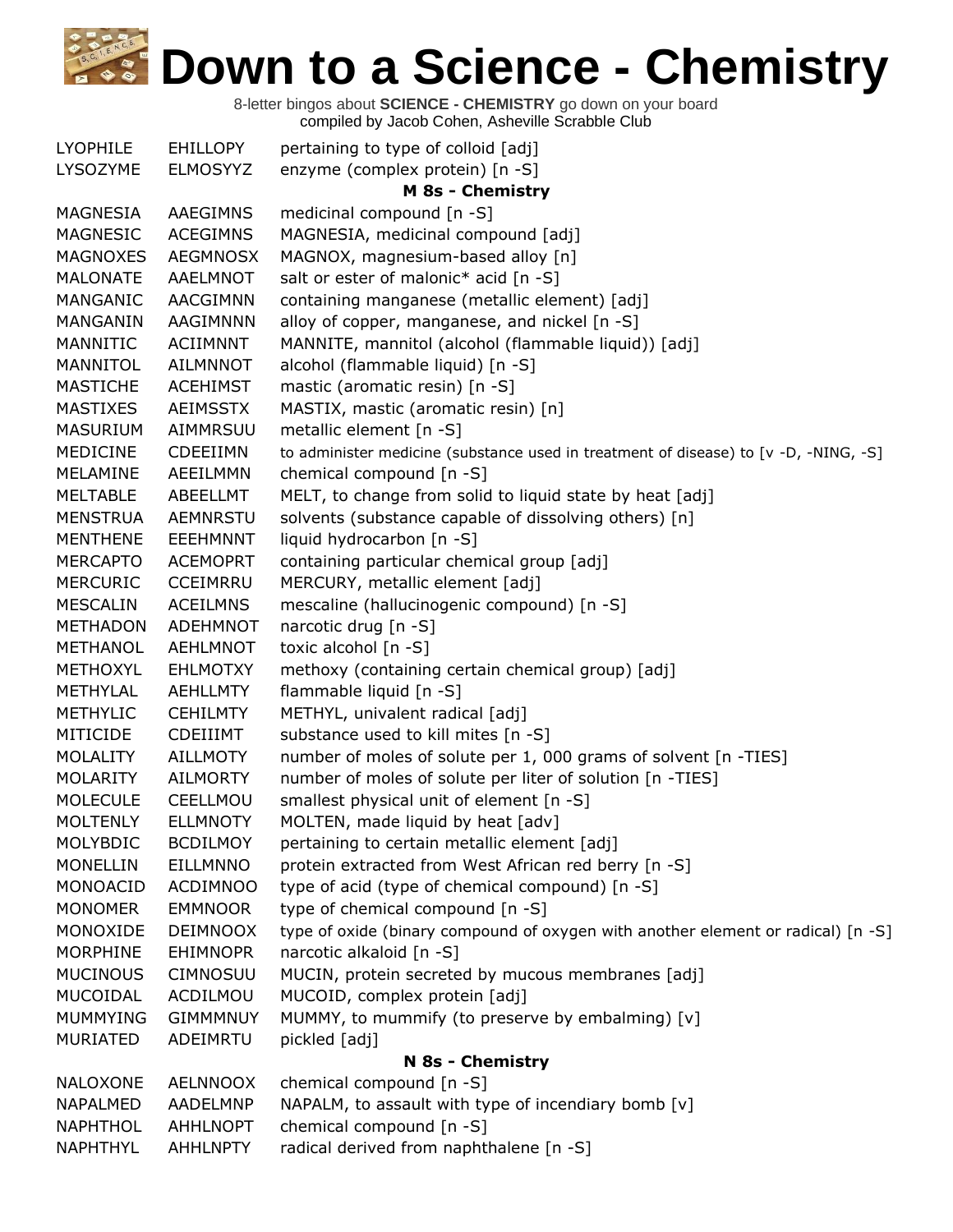| <b>NAPROXEN</b> | <b>AENNOPRX</b> | anti-inflammatory drug [n -S]                                                  |
|-----------------|-----------------|--------------------------------------------------------------------------------|
| <b>NARCOSIS</b> | <b>ACINORSS</b> | drug-induced stupor [n -SES]                                                   |
| <b>NARCOTIC</b> | <b>ACCINORT</b> | drug that dulls senses [n -S]                                                  |
| <b>NEOMYCIN</b> | <b>CEIMNNOY</b> | antibiotic drug [n -S]                                                         |
| <b>NEPENTHE</b> | <b>EEEHNNPT</b> | drug that induces forgetfulness [n -S]                                         |
| <b>NICHROME</b> | <b>CEHIMNOR</b> | trademark (alloy of nickel and chromium) [n -S]                                |
| <b>NICKELED</b> | <b>CDEEIKLN</b> | NICKEL, to plate with nickel (metallic element) [v]                            |
| <b>NICKELIC</b> | <b>CCEIIKLN</b> | pertaining to or containing nickel [adj]                                       |
| <b>NICKLING</b> | <b>CGIIKLNN</b> | NICKLE, to nickel (to plate with nickel (metallic element)) [v]                |
| <b>NICOTINE</b> | CEIINNOT        | poisonous alkaloid in tobacco [n -S]                                           |
| <b>NITRATED</b> | ADEINRTT        | NITRATE, to treat with nitric acid $[v]$                                       |
| <b>NITRATOR</b> | <b>AINORRTT</b> | one that nitrates (to treat with nitric acid) [n -S]                           |
| <b>NITROGEN</b> | <b>EGINNORT</b> | gaseous element [n -S]                                                         |
| <b>NITROLIC</b> | <b>CIILNORT</b> | pertaining to class of acids [adj]                                             |
| <b>NITROSYL</b> | <b>ILNORSTY</b> | univalent radical [n -S]                                                       |
| <b>NOBELIUM</b> | <b>BEILMNOU</b> | radioactive element [n -S]                                                     |
| <b>NONBASIC</b> | <b>ABCINNOS</b> | not basic [adj]                                                                |
| <b>NONFLUID</b> | <b>DFILNNOU</b> | substance that is not fluid [n -S]                                             |
| <b>NONINERT</b> | <b>EINNNORT</b> | not inactive (not active) [adj]                                                |
| <b>NONIONIC</b> | <b>CIINNNOO</b> | not ionic (pertaining to or using ions) [adj]                                  |
| <b>NONMETAL</b> | <b>AELMNNOT</b> | element that lacks metallic properties [n -S]                                  |
| <b>NONSOLID</b> | <b>DILNNOOS</b> | substance that is not solid [n -S]                                             |
| <b>NONSUGAR</b> | <b>AGNNORSU</b> | substance that is not sugar [n -S]                                             |
| <b>NONTOXIC</b> | <b>CINNOOTX</b> | something that is not toxic [n -S]                                             |
| <b>NUCLEASE</b> | <b>ACEELNSU</b> | enzyme (complex protein) [n -S]                                                |
| <b>NUCLIDIC</b> | <b>CCDIILNU</b> | NUCLIDE, species of atom [adj]                                                 |
|                 |                 | <b>O 8s - Chemistry</b>                                                        |
| <b>OLEFINIC</b> | <b>CEFIILNO</b> | OLEFIN, alkene (type of chemical compound) [adj]                               |
| OLIBANUM        | ABILMNOU        | fragrant resin [n -S]                                                          |
| <b>OLIGOMER</b> | <b>EGILMOOR</b> | type of polymer (complex chemical compound) [n -S]                             |
| <b>OPIATING</b> | <b>AGIINOPT</b> | OPIATE, to treat with opium [v]                                                |
| <b>OPIUMISM</b> | <b>IIMMOPSU</b> | opium addiction [n -S]                                                         |
| <b>OPOPANAX</b> | <b>AANOOPPX</b> | strong-smelling gum resin [n -ES]                                              |
| OVICIDAL        | ACDIILOV        | OVICIDE, agent that kills eggs [adj]                                           |
| <b>OXAZEPAM</b> | AAEMOPXZ        | tranquilizing drug [n -S]                                                      |
| OXIDABLE        | ABDEILOX        | capable of being oxidized [adj]                                                |
| OXIDASIC        | <b>ACDIIOSX</b> | OXIDASE, oxidizing enzyme [adj]                                                |
| <b>OXIDISER</b> | <b>DEIIORSX</b> | OXIDIZE (oxidant (oxidizing agent) [n -S]                                      |
| OXIDIZER        | DEIIORXZ        | oxidant (oxidizing agent) [n -S]                                               |
| <b>OXIMETER</b> | <b>EEIMORTX</b> | instrument for measuring amount of oxygen in blood [n -S]                      |
| <b>OXIMETRY</b> | <b>EIMORTXY</b> | use of oximeter (instrument for measuring amount of oxygen in blood) [n -RIES] |
| <b>OXYGENIC</b> | <b>CEGINOXY</b> | OXYGEN, gaseous element [adj]                                                  |
| <b>OXYPHILE</b> | <b>EHILOPXY</b> | organism that thrives in relatively acid environment [n -S]                    |
| <b>OXYTOCIC</b> | <b>CCIOOTXY</b> | drug that hastens process of childbirth [n -S]                                 |
| <b>OZONISER</b> | <b>EINOORSZ</b> | device for converting oxygen into ozone [n -S]                                 |
| <b>OZONIZER</b> | EINOORZZ        | device for converting oxygen into ozone [n -S]                                 |
|                 |                 |                                                                                |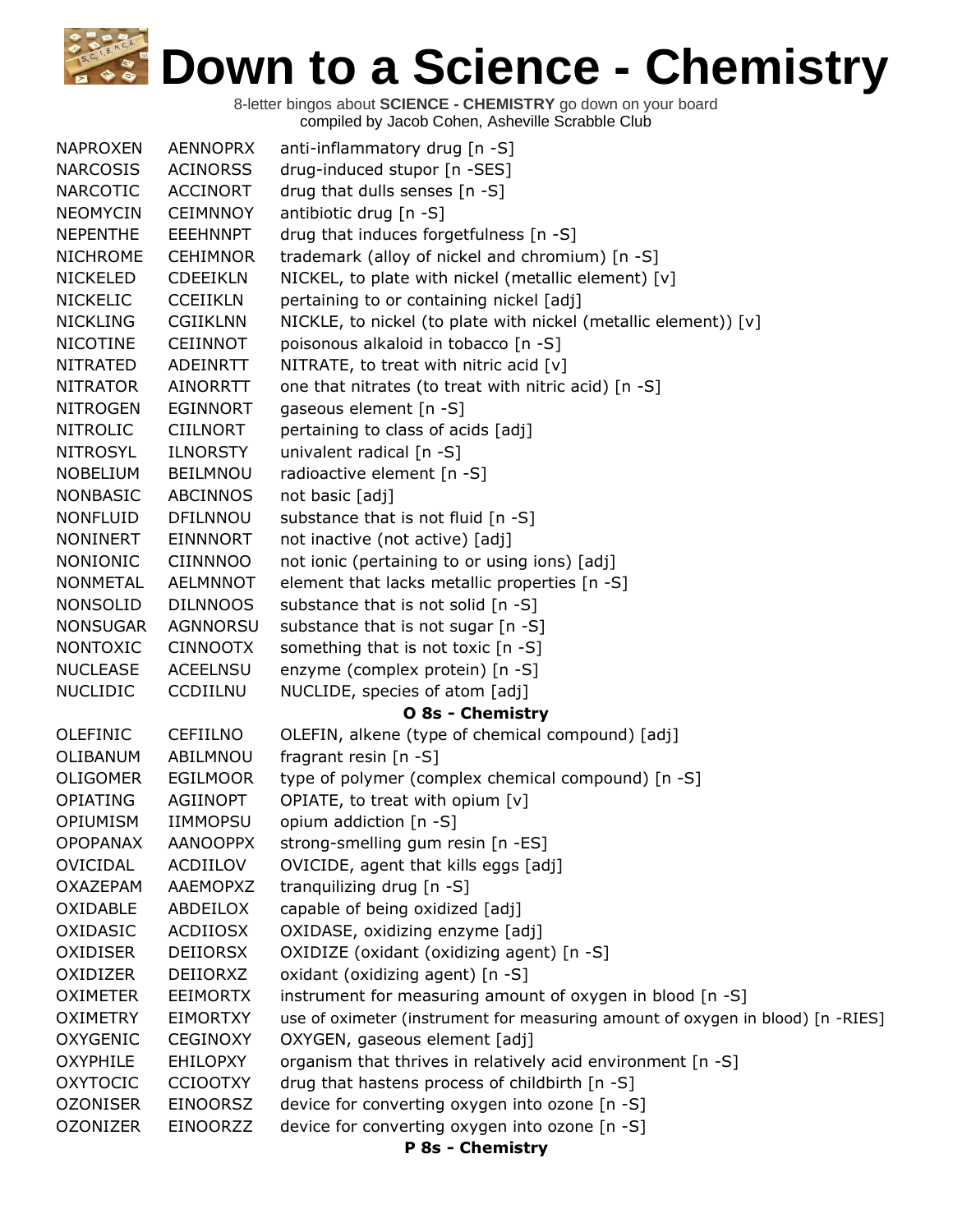| PALLADIC        | AACDILLP        | pertaining to metallic element palladium [adj]                                  |
|-----------------|-----------------|---------------------------------------------------------------------------------|
| PALMITIN        | AIILMNPT        | chemical compound [n -S]                                                        |
| <b>PARAFORM</b> | <b>AAFMOPRR</b> | substance used as antiseptic [n -S]                                             |
| PARAQUAT        | AAAPQRTU        | weed killer [n -S]                                                              |
| <b>PARFLESH</b> | <b>AEFHLPRS</b> | rawhide soaked in lye to remove hair and dried [n -ES]                          |
| PEARLASH        | <b>AAEHLPRS</b> | alkaline compound [n -ES]                                                       |
| <b>PEARLITE</b> | AEEILPRT        | cast-iron alloy [n -S]                                                          |
| <b>PEMOLINE</b> | EEILMNOP        | drug used as stimulant [n -S]                                                   |
| PENTANOL        | <b>AELNNOPT</b> | alcohol (flammable liquid) [n -S]                                               |
| <b>PENTOSAN</b> | <b>AENNOPST</b> | complex carbohydrate [n -S]                                                     |
| PEPTIDIC        | <b>CDEIIPPT</b> | PEPTIDE, combination of amino acids [adj]                                       |
| PEPTIZER        | EEIPPRTZ        | one that peptizes (to increase colloidal dispersion of) [n -S]                  |
| <b>PEPTONIC</b> | <b>CEINOPPT</b> | PEPTONE, protein compound [adj]                                                 |
| PERIODID        | <b>DDEIIOPR</b> | iodide (compound of iodine) [n -S]                                              |
| PEROXIDE        | <b>DEEIOPRX</b> | to treat with peroxide (bleaching agent) [v -D, -DING, -S]                      |
| PETROLIC        | <b>CEILOPRT</b> | derived from petroleum [adj]                                                    |
| <b>PEWTERER</b> | <b>EEEPRRTW</b> | one that makes articles of pewter [n -S]                                        |
| PHARMACY        | <b>AACHMPRY</b> | drugstore [n -CIES]                                                             |
| PHARMING        | <b>AGHIMNPR</b> | production of pharmaceuticals from genetically altered plants or animals [n -S] |
| PHENAZIN        | AEHINNPZ        | chemical compound [n -S]                                                        |
| <b>PHENETOL</b> | <b>EEHLNOPT</b> | volatile liquid [n -S]                                                          |
| PHENOLIC        | <b>CEHILNOP</b> | synthetic resin [n -S]                                                          |
| <b>PHENYLIC</b> | <b>CEHILNPY</b> | PHENYL, univalent chemical radical [adj]                                        |
| <b>PHOSGENE</b> | <b>EEGHNOPS</b> | poisonous gas [n -S]                                                            |
| PHOSPHID        | <b>DHHIOPPS</b> | chemical compound [n -S]                                                        |
| <b>PHOSPHIN</b> | <b>HHINOPPS</b> | poisonous gas [n -S]                                                            |
| <b>PHOSPHOR</b> | <b>HHOOPPRS</b> | substance that will emit light when exposed to radiation [n -S]                 |
| PHTHALIC        | <b>ACHHILPT</b> | pertaining to certain acid [adj]                                                |
| PHTHALIN        | <b>AHHILNPT</b> | chemical compound [n -S]                                                        |
| PICLORAM        | <b>ACILMOPR</b> | herbicide [n -S]                                                                |
| PICOLINE        | <b>CEIILNOP</b> | chemical compound [n -S]                                                        |
| <b>PICRATED</b> | <b>ACDEIPRT</b> | PICRATE, chemical salt [adj]                                                    |
| PICRITIC        | <b>CCIIIPRT</b> | PICRITE, igneous rock [adj]                                                     |
| PIPERINE        | <b>EEIINPPR</b> | chemical compound [n -S]                                                        |
| PIPETTED        | <b>DEEIPPTT</b> | PIPET, to pipette [v] / PIPETTE, to measure liquid with calibrated tube [v]     |
| PLATINIC        | <b>ACIILNPT</b> | pertaining to platinum (metallic element) [adj]                                 |
| PLATINUM        | <b>AILMNPTU</b> | metallic element [n -S]                                                         |
| <b>PLUMBAGO</b> | <b>ABGLMOPU</b> | graphite (variety of carbon) [n -S]                                             |
| POLONIUM        | <b>ILMNOOPU</b> | radioactive element [n -S]                                                      |
| <b>POLYDRUG</b> | <b>DGLOPRUY</b> | pertaining to use of several drugs together [adj]                               |
| <b>POLYENIC</b> | <b>CEILNOPY</b> | POLYENE, chemical compound [adj]                                                |
| <b>POLYSOME</b> | <b>ELMOOPSY</b> | cluster of protein particles [n -S]                                             |
| <b>POSOLOGY</b> | <b>GLOOOPSY</b> | branch of medicine that deals with drug dosages [n -GIES]                       |
| <b>POSTDRUG</b> | <b>DGOPRSTU</b> | following taking of drug [adj]                                                  |
| <b>POTASHES</b> | <b>AEHOPSST</b> | POTASH, alkaline compound [n]                                                   |
| <b>POTASSIC</b> | <b>ACIOPSST</b> | pertaining to potassium (metallic element) [adj]                                |
| <b>PRISTANE</b> | <b>AEINPRST</b> | chemical compound [n -S]                                                        |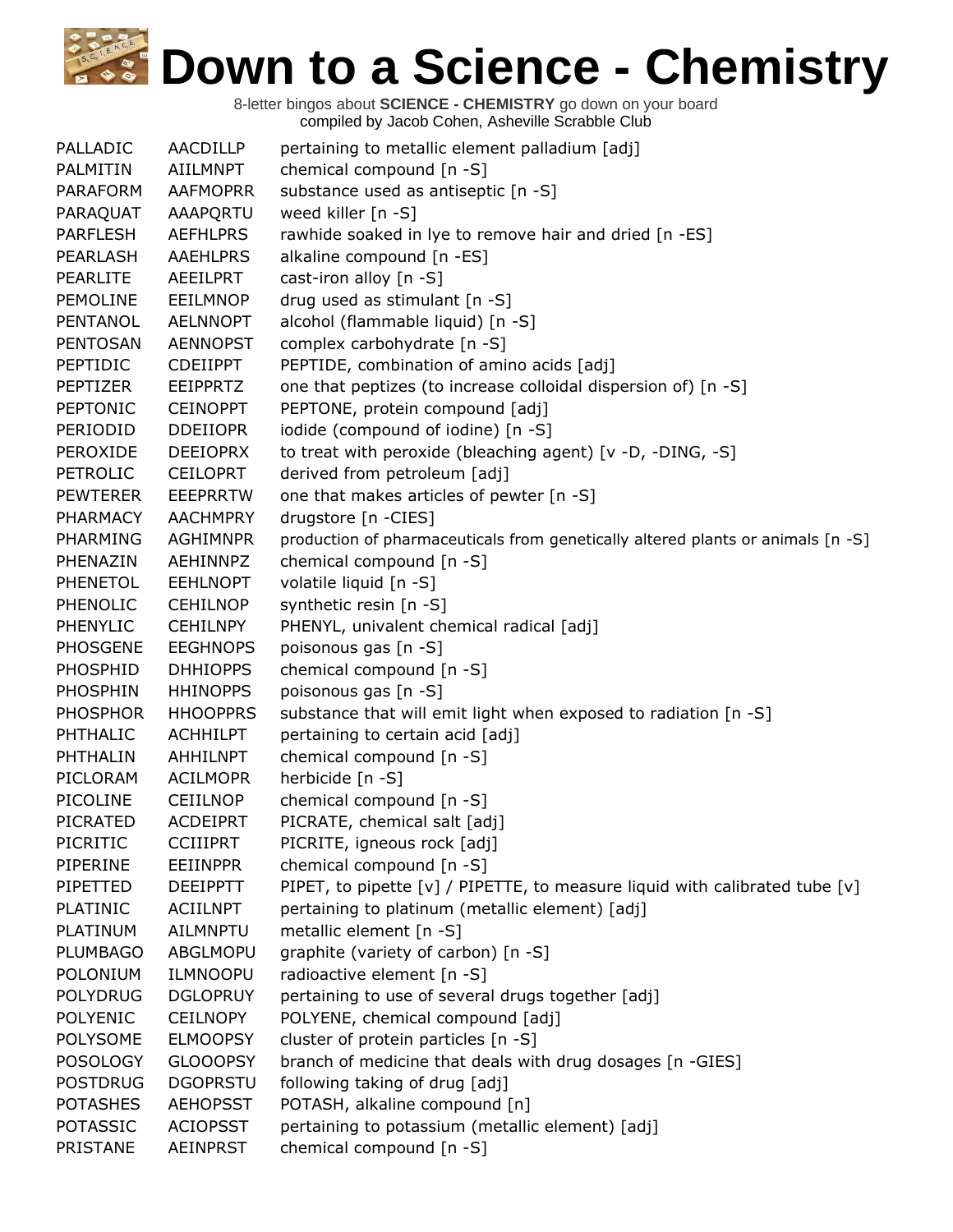| <b>PROCAINE</b> | <b>ACEINOPR</b> | compound used as local anesthetic [n -S]                                                  |
|-----------------|-----------------|-------------------------------------------------------------------------------------------|
| PROLAMIN        | <b>AILMNOPR</b> | simple protein [n -S]                                                                     |
| <b>PROMOTOR</b> | <b>MOOOPRRT</b> | chemical additive that increases activity of catalyst [n -S]                              |
| PROPANOL        | <b>ALNOOPPR</b> | liquid alcohol used as solvent [n -S]                                                     |
| <b>PROPENOL</b> | <b>ELNOOPPR</b> | flammable liquid [n -S]                                                                   |
| <b>PROPENYL</b> | <b>ELNOPPRY</b> | pertaining to certain chemical group [adj]                                                |
| <b>PROPOLIS</b> | <b>ILOOPPRS</b> | resinous substance used as cement by bees [n -S]                                          |
| <b>PROPYLIC</b> | <b>CILOPPRY</b> | PROPYL, univalent radical [adj]                                                           |
| PROTAMIN        | AIMNOPRT        | simple protein [n -S]                                                                     |
| <b>PROTEASE</b> | <b>AEEOPRST</b> | enzyme (complex protein) [n -S]                                                           |
| <b>PROTEIDE</b> | <b>DEEIOPRT</b> | proteid (protein (nitrogenous organic compound)) [n -S]                                   |
| <b>PROTEOME</b> | <b>EEMOOPRT</b> | complement of proteins expressed by genome [n -S]                                         |
| <b>PROTEOSE</b> | <b>EEOOPRST</b> | water-soluble protein [n -S]                                                              |
| <b>PROTOXID</b> | <b>DIOOPRTX</b> | oxide (binary compound of oxygen with another element or radical) [n -S]                  |
| <b>PSILOCIN</b> | <b>CIILNOPS</b> | hallucinogenic drug [n -S]                                                                |
| <b>PSORALEN</b> | <b>AELNOPRS</b> | drug used to treat psoriasis [n -S]                                                       |
| <b>PTOMAINE</b> | <b>AEIMNOPT</b> | compound produced by decomposition of protein [n -S]                                      |
| <b>PULICIDE</b> | CDEIILPU        | agent used for destroying fleas [n -S]                                                    |
| <b>PULTRUDE</b> | <b>DELPRTUU</b> | to make plastic object by drawing resin-coated glass fibers through die [v -D, -DING, -S] |
| PYRANOID        | ADINOPRY        | PYRAN, chemical compound [adj]                                                            |
| <b>PYRANOSE</b> | <b>AENOPRSY</b> | simple sugar [n -S]                                                                       |
| PYRENOID        | <b>DEINOPRY</b> | protein body of certain lower organisms [n -S]                                            |
| PYRIDINE        | DEIINPRY        | flammable liquid [n -S]                                                                   |
| <b>PYRITISE</b> | <b>EIIPRSTY</b> | to pyritize (to convert into pyrite) [v -D, -SING, -S]                                    |
| PYRITIZE        | <b>EIIPRTYZ</b> | to convert into pyrite [v -D, -ZING, -S]                                                  |
| <b>PYRITOUS</b> | <b>IOPRSTUY</b> | PYRITE, metallic sulfide [adj]                                                            |
| PYROLIZE        | <b>EILOPRYZ</b> | to pyrolyze (to affect compounds by application of heat) [v -D, -ZING, -S]                |
| <b>PYROLOGY</b> | <b>GLOOPRYY</b> | scientific examination of materials by heat [n -GIES]                                     |
| <b>PYROLYSE</b> | <b>ELOPRSYY</b> | to pyrolyze (to affect compounds by application of heat) [v -D, -SING, -S]                |
| PYROLYZE        | <b>ELOPRYYZ</b> | to affect compounds by application of heat [v -D, -ZING, -S]                              |
| <b>PYRROLIC</b> | <b>CILOPRRY</b> | PYRROLE, chemical compound [adj]                                                          |
| <b>PYRUVATE</b> | <b>AEPRTUVY</b> | chemical salt [n -S]                                                                      |
|                 |                 | Q 8s - Chemistry                                                                          |
| QUAALUDE        | AADELQUU        | sedative drug [n -S]                                                                      |
| QUINOLIN        | IILNNOQU        | chemical compound [n -S]                                                                  |
|                 |                 | <b>R 8s - Chemistry</b>                                                                   |
| <b>RACEMATE</b> | AACEEMRT        | chemical salt [n -S]                                                                      |
| <b>RACEMISM</b> | <b>ACEIMMRS</b> | state of being racemic (pertaining to racemate (chemical salt)) [n -S]                    |
| RACEMIZE        | ACEEIMRZ        | to convert into racemic compound [v -D, -ZING, -S]                                        |
| <b>RADWASTE</b> | <b>AADERSTW</b> | radioactive waste [n -S]                                                                  |
| <b>RATICIDE</b> | <b>ACDEIIRT</b> | substance for killing rats [n -S]                                                         |
| <b>RATSBANE</b> | <b>AABENRST</b> | rat poison [n -S]                                                                         |
| <b>REBOILED</b> | <b>BDEEILOR</b> | REBOIL, BOIL, to vaporize liquid [v]                                                      |
| <b>REDUCTOR</b> | <b>CDEORRTU</b> | apparatus for reduction of metallic ions in solution [n -S]                               |
| RELAXANT        | <b>AAELNRTX</b> | drug that relieves muscular tension [n -S]                                                |
| <b>REMELTED</b> | <b>DEEELMRT</b> | REMELT, MELT, to change from solid to liquid state by heat [v]                            |
| <b>REPLICON</b> | <b>CEILNOPR</b> | section of nucleic acid that replicates as unit [n -S]                                    |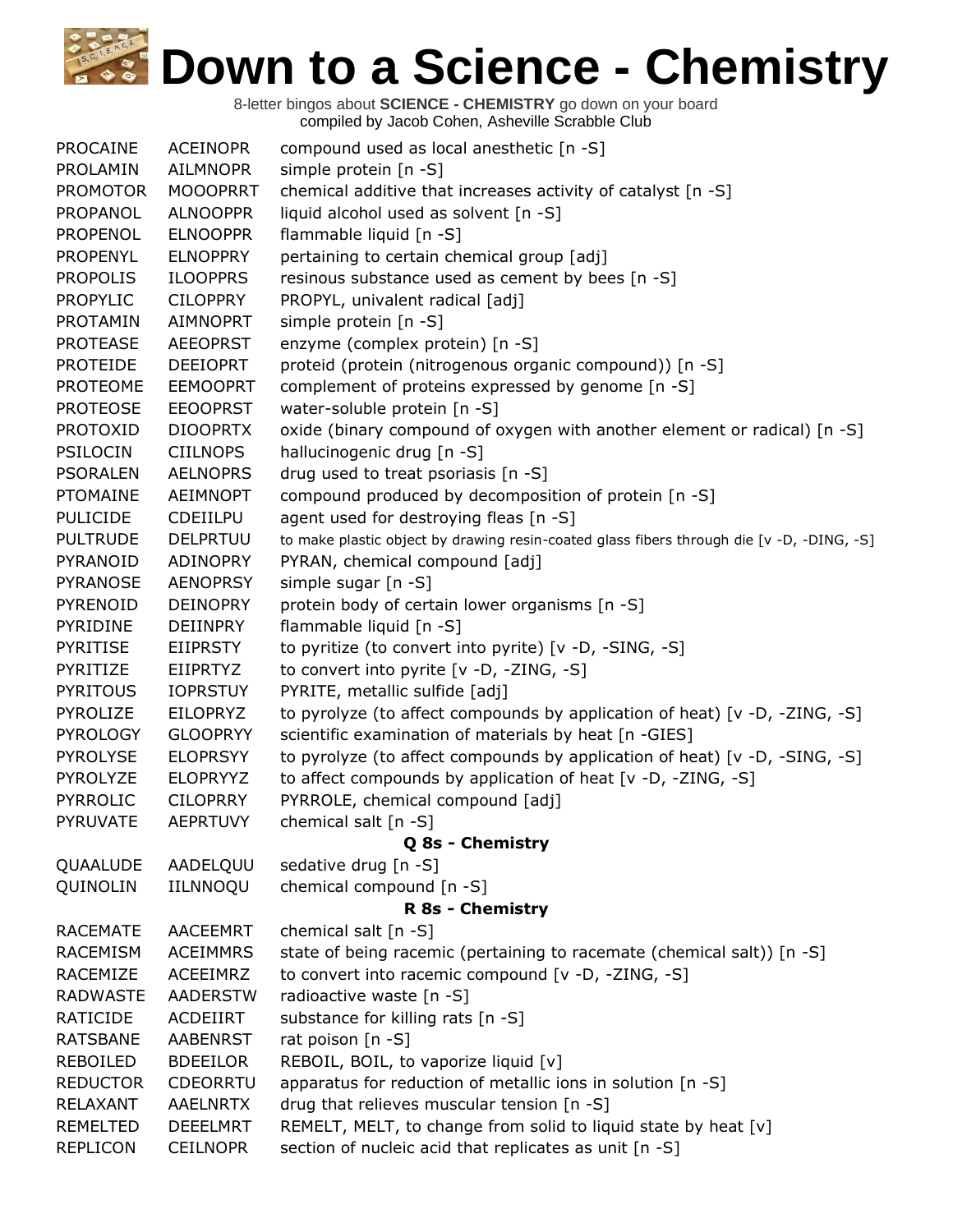| <b>RESINATE</b> | <b>AEEINRST</b> | to resin (to treat with resin (viscous substance obtained from certain plants)) [v -D, -TING, -S] |
|-----------------|-----------------|---------------------------------------------------------------------------------------------------|
| <b>RESINIER</b> | <b>EEIINRRS</b> | RESINY, resinous (resembling resin) [adj]                                                         |
| <b>RESINIFY</b> | <b>EFIINRSY</b> | to convert into resin [v -FUED, -ING, -S]                                                         |
| <b>RESINING</b> | <b>EGIINNRS</b> | RESIN, to treat with resin (viscous substance obtained from certain plants) [v]                   |
| <b>RESINOID</b> | <b>DEIINORS</b> | resinous substance [n -S]                                                                         |
| <b>RESINOUS</b> | EINORSSU        | resembling resin [adj]                                                                            |
| <b>RESORCIN</b> | <b>CEINORRS</b> | chemical compound [n -S]                                                                          |
| <b>RETINITE</b> | EEIINRTT        | fossil resin [n -S]                                                                               |
| RETINOID        | <b>DEIINORT</b> | compound analogous to vitamin [n -S]                                                              |
| <b>REUPTAKE</b> | <b>AEEKPRTU</b> | reabsorption of chemical into cell that released it [n -S]                                        |
| <b>RHAMNOSE</b> | <b>AEHMNORS</b> | sugar found in plants [n -S]                                                                      |
| <b>RIBOSOME</b> | <b>BEIMOORS</b> | particle composed of protein and ribonucleic acid [n -S]                                          |
| RIBOZYME        | <b>BEIMORYZ</b> | molecule of RNA that functions as enzyme [n -S]                                                   |
| <b>RIBULOSE</b> | <b>BEILORSU</b> | type of sugar [n -S]                                                                              |
| <b>RIFAMPIN</b> | AFIIMNPR        | antibiotic [n -S]                                                                                 |
| <b>ROBORANT</b> | <b>ABNOORRT</b> | invigorating drug [n -S]                                                                          |
| <b>ROSINING</b> | <b>GIINNORS</b> | ROSIN, to treat with rosin (brittle resin) [v]                                                    |
| <b>ROSINOUS</b> | <b>INOORSSU</b> | resembling rosin [adj]                                                                            |
| <b>ROTENONE</b> | <b>EENNOORT</b> | insecticide [n -S]                                                                                |
| <b>RUBIDIUM</b> | <b>BDIIMRUU</b> | metallic element [n -S]                                                                           |
| <b>RUSTABLE</b> | ABELRSTU        | RUST, to form rust (reddish coating that forms on iron) [adj]                                     |
| <b>RUTHENIC</b> | <b>CEHINRTU</b> | pertaining to rare, metallic element [adj]                                                        |
|                 |                 | S 8s - Chemistry                                                                                  |
| <b>SALICINE</b> | <b>ACEIILNS</b> | salicin (chemical compound) [n -S]                                                                |
| <b>SALIFIED</b> | <b>ADEFIILS</b> | SALIFY, to combine with salt [v]                                                                  |
| <b>SALIFIES</b> | <b>AEFIILSS</b> | SALIFY, to combine with salt [v]                                                                  |
| <b>SALINITY</b> | <b>AIILNSTY</b> | concentration of salt [n -TIES]                                                                   |
| SALINIZE        | AEIILNSZ        | to treat with salt $[v -D, -ZING, -S]$                                                            |
| SAMARIUM        | AAIMMRSU        | metallic element [n -S]                                                                           |
| <b>SANDARAC</b> | <b>AAACDNRS</b> | aromatic resin [n -S]                                                                             |
| <b>SANTONIN</b> | AINNNOST        | chemical compound [n -S]                                                                          |
| <b>SATURANT</b> | AANRSTTU        | substance used to saturate [n -S]                                                                 |
| <b>SCANDIUM</b> | <b>ACDIMNSU</b> | metallic element [n -S]                                                                           |
| <b>SECALOSE</b> | <b>ACEELOSS</b> | complex carbohydrate [n -S]                                                                       |
| <b>SEDATIVE</b> | ADEEISTV        | drug that induces calm state [n -S]                                                               |
| <b>SEDIMENT</b> | <b>DEEIMNST</b> | to settle to bottom of liquid [v -ED, -ING, -S]                                                   |
| <b>SELENATE</b> | <b>AEEELNST</b> | chemical salt [n -S]                                                                              |
| <b>SELENIDE</b> | <b>DEEEILNS</b> | compound of selenium [n -S]                                                                       |
| <b>SELENIUM</b> | EEILMNSU        | nonmetallic element [n -S]                                                                        |
| <b>SELENOUS</b> | <b>EELNOSSU</b> | SELENIUM, nonmetallic element [adj]                                                               |
| <b>SILICATE</b> | <b>ACEIILST</b> | chemical salt $[n -S]$                                                                            |
| <b>SILICIDE</b> | <b>CDEIIILS</b> | silicon compound [n -S]                                                                           |
| <b>SILICIFY</b> | <b>CFIIILSY</b> | to convert into silica [v -FIED, -ING, -FIES]                                                     |
| <b>SILICIUM</b> | <b>CIIILMSU</b> | silicon (nonmetallic element) [n -S]                                                              |
| <b>SILICONE</b> | <b>CEIILNOS</b> | silicon compound [n -S]                                                                           |
| <b>SILOXANE</b> | <b>AEILNOSX</b> | chemical compound [n -S]                                                                          |
| <b>SILVEXES</b> | <b>EEILSSVX</b> | SILVEX, herbicide [n]                                                                             |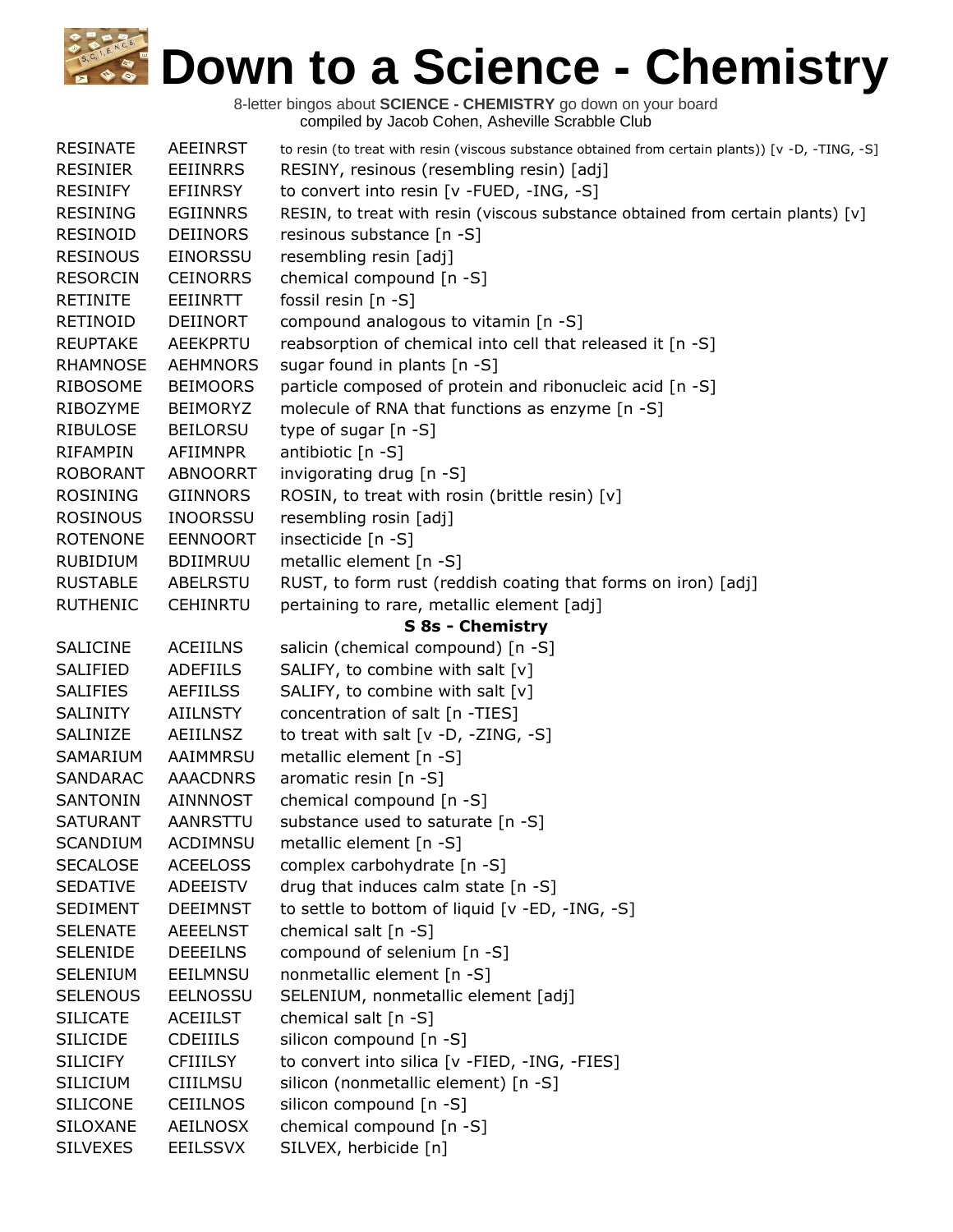| SIMAZINE        | AEIIMNSZ        | herbicide [n -S]                                                           |
|-----------------|-----------------|----------------------------------------------------------------------------|
| <b>SLAGGIER</b> | <b>AEGGILRS</b> | SLAGGY, resembling slag (fused residue of smelted ore) [adj]               |
| <b>SLAGGING</b> | <b>AGGGILNS</b> | SLAG, to convert into slag (fused residue of smelted ore) [v]              |
| <b>SMEEKING</b> | <b>EEGIKMNS</b> | SMEEK, to smoke (to emit smoke (gaseous product of burning materials)) [v] |
| <b>SMOULDER</b> | <b>DELMORSU</b> | to smolder (to burn with no flame) [v -ED, -ING, -S]                       |
| <b>SODALESS</b> | <b>ADELOSSS</b> | SODA, type of chemical compound [adj]                                      |
| SODAMIDE        | <b>ADDEIMOS</b> | chemical compound [n -S]                                                   |
| SOLANINE        | <b>AEILNNOS</b> | poisonous alkaloid [n -S]                                                  |
| <b>SOLIDEST</b> | <b>DEILOSST</b> | SOLID, having definite shape and volume [adj]                              |
| <b>SOLIDIFY</b> | <b>DFIILOSY</b> | to make solid (having definite shape and volume) [v -FIED, -FYING, -FIES]  |
| <b>SOLIDITY</b> | <b>DIILOSTY</b> | quality or state of being solid [n -TIES]                                  |
| SOLIQUID        | DIILOQSU        | fluid colloidal system [n -S]                                              |
| SOLUTION        | <b>ILNOOSTU</b> | homogeneous liquid mixture [n -S]                                          |
| SORBITAN        | <b>ABINORST</b> | chemical compound [n -S]                                                   |
| SORBITOL        | <b>BILOORST</b> | chemical compound [n -S]                                                   |
| SPAGYRIC        | <b>ACGIPRSY</b> | person skilled in alchemy [n -S]                                           |
| SPERMINE        | <b>EEIMNPRS</b> | chemical compound [n -S]                                                   |
| SQUALENE        | AEELNQSU        | chemical compound [n -S]                                                   |
| <b>STANNITE</b> | <b>AEINNSTT</b> | ore of tin $[n - S]$                                                       |
| <b>STANNOUS</b> | ANNOSSTU        | pertaining to tin [adj]                                                    |
| <b>STARCHED</b> | <b>ACDEHRST</b> | STARCH, to treat with starch (solid carbohydrate) [v]                      |
| <b>STARCHES</b> | <b>ACEHRSST</b> | STARCH, to treat with starch (solid carbohydrate) [v]                      |
| <b>STEAPSIN</b> | <b>AEINPSST</b> | enzyme (complex protein) [n -S]                                            |
| <b>STEARATE</b> | AAEERSTT        | chemical salt [n -S]                                                       |
| <b>STEARINE</b> | <b>AEEINRST</b> | stearin (solid portion of fat) [n -S]                                      |
| <b>STERICAL</b> | <b>ACEILRST</b> | steric (pertaining to spatial relationships of atoms in molecule) [adj]    |
| <b>STIBNITE</b> | <b>BEIINSTT</b> | ore of antimony [n -S]                                                     |
| <b>STILBENE</b> | <b>BEEILNST</b> | chemical compound [n -S]                                                   |
| <b>STORAXES</b> | <b>AEORSSTX</b> | STORAX, fragrant resin [n]                                                 |
| <b>STRONTIA</b> | AINORSTT        | chemical compound [n -S]                                                   |
| <b>STRONTIC</b> | <b>CINORSTT</b> | STRONTIA, chemical compound [adj]                                          |
| <b>STYRAXES</b> | <b>AERSSTXY</b> | STYRAX, storax (fragrant resin) [n]                                        |
| <b>SUBOXIDE</b> | <b>BDEIOSUX</b> | oxide containing relatively little oxygen [n -S]                           |
| <b>SUCCINIC</b> | CCCIINSU        | pertaining to amber (fossil resin) [adj]                                   |
| <b>SUCCINYL</b> | <b>CCILNSUY</b> | univalent radical [n -S]                                                   |
| <b>SUGARIER</b> | AEGIRRSU        | SUGARY, containing or resembling sugar [adj]                               |
| <b>SULFINYL</b> | <b>FILLNSUY</b> | bivalent radical [n -S]                                                    |
| <b>SULFITIC</b> | <b>CFIILSTU</b> | SULFITE, chemical salt [adj]                                               |
| <b>SULFONIC</b> | <b>CFILNOSU</b> | containing certain univalent radical [adj]                                 |
| <b>SULFONYL</b> | <b>FLLNOSUY</b> | bivalent radical [n -S]                                                    |
| <b>SULFURED</b> | <b>DEFLRSUU</b> | SULFUR, to treat with sulfur (nonmetallic element) [v]                     |
| <b>SULFURET</b> | <b>EFLRSTUU</b> | to treat with sulfur [v -ED, -ING, -S or -TTED, -TTING, -S]                |
| <b>SULFURIC</b> | <b>CFILRSUU</b> | pertaining to sulfur [adj]                                                 |
| <b>SULFURYL</b> | <b>FLLRSUUY</b> | sulfonyl (bivalent radical) [n -S]                                         |
| <b>SULPHATE</b> | AEHLPSTU        | to sulfate (to treat with sulfuric acid) [v -D, -TING, -S]                 |
| <b>SULPHIDE</b> | <b>DEHILPSU</b> | sulfide (sulfur compound) [n -S]                                           |
| <b>SULPHITE</b> | <b>EHILPSTU</b> | sulfite (chemical salt) [n -S]                                             |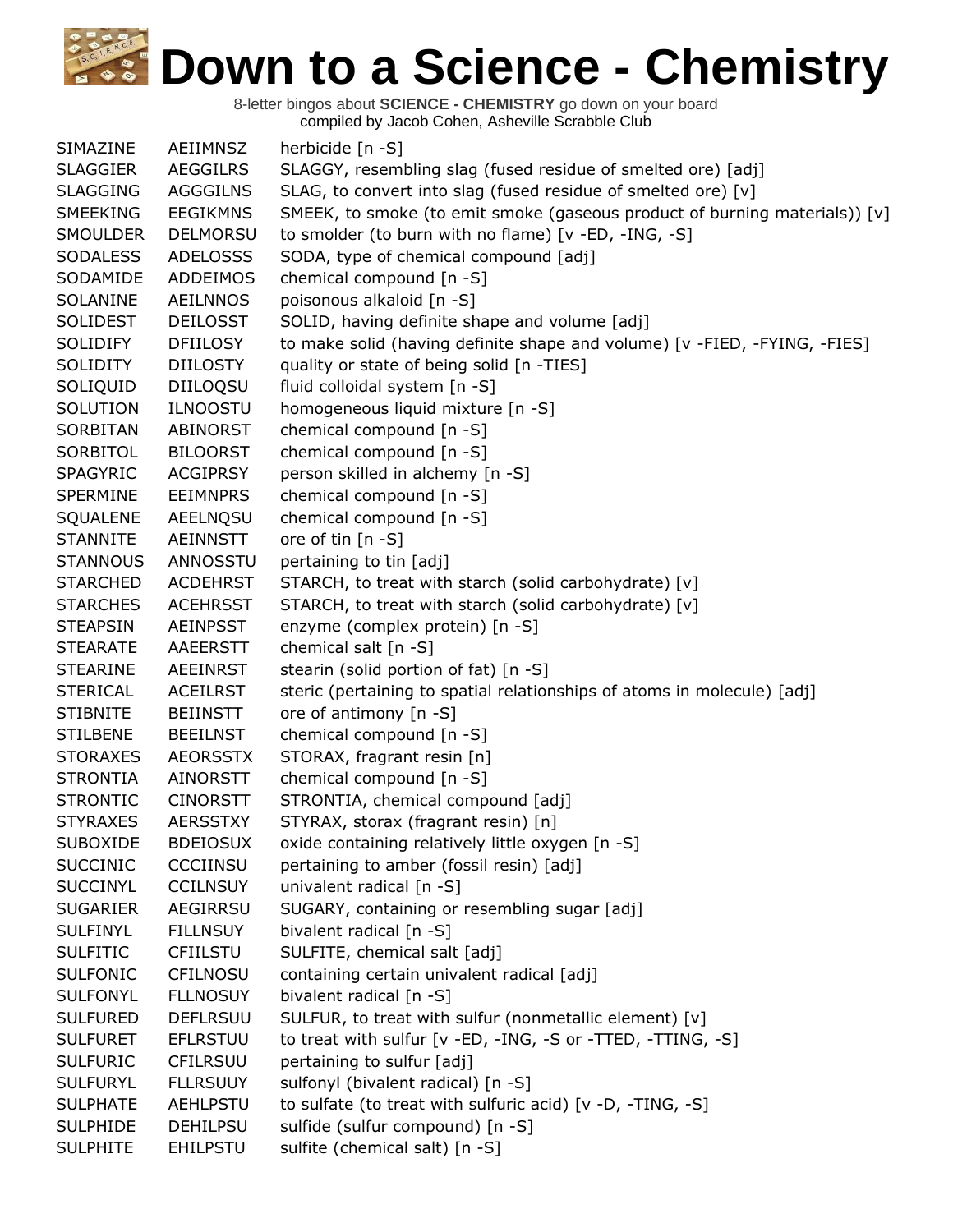| <b>SULPHONE</b> | <b>EHLNOPSU</b> | sulfone (sulfur compound) [n -S]                                                                             |
|-----------------|-----------------|--------------------------------------------------------------------------------------------------------------|
| <b>SULPHURY</b> | <b>HLPRSUUY</b> | sulfury (resembling sulfur) [adj]                                                                            |
| <b>SYNGASES</b> | <b>AEGNSSSY</b> | SYNGAS, mixture of carbon monoxide and hydrogen used in chemical synthesis [n]                               |
| <b>SYNTHASE</b> | <b>AEHNSSTY</b> | enzyme that acts as catalyst in linking two molecules [n -S]                                                 |
| <b>SYSTEMIC</b> | <b>CEIMSSTY</b> | type of pesticide [n -S]                                                                                     |
|                 |                 | T 8s - Chemistry                                                                                             |
| <b>TANTALIC</b> | <b>AACILNTT</b> | TANTALUM, metallic element [adj]                                                                             |
| <b>TANTALUM</b> | AALMNTTU        | metallic element [n -S]                                                                                      |
| <b>TARTRATE</b> | AAERRTTT        | chemical salt [n -S]                                                                                         |
| <b>TAUTOMER</b> | AEMORTTU        | type of chemical compound [n -S]                                                                             |
| <b>TEREBENE</b> | <b>BEEEENRT</b> | mixture of terpenes [n -S]                                                                                   |
| <b>TERPENIC</b> | <b>CEEINPRT</b> | TERPENE, chemical compound [adj]                                                                             |
| <b>TERPINOL</b> | <b>EILNOPRT</b> | fragrant liquid [n -S]                                                                                       |
| <b>TETRACID</b> | <b>ACDEIRTT</b> | type of acid (type of chemical compound) [n -S]                                                              |
| <b>TETRAMER</b> | <b>AEEMRRTT</b> | type of polymer (complex chemical compound) [n -S]                                                           |
| <b>TETROXID</b> | <b>DEIORTTX</b> | type of oxide (binary compound of oxygen with another element or radical) [n -S]                             |
| <b>THALLIUM</b> | AHILLMTU        | metallic element [n -S]                                                                                      |
| <b>THALLOUS</b> | AHLLOSTU        | THALLIUM, metallic element [adj]                                                                             |
| <b>THEBAINE</b> | ABEEHINT        | poisonous alkaloid [n -S]                                                                                    |
| <b>THERMITE</b> | <b>EEHIMRTT</b> | metallic mixture that produces intense heat when ignited [n -S]                                              |
| <b>THIAZIDE</b> | <b>ADEHIITZ</b> | drug used to treat high blood pressure [n -S]                                                                |
| <b>THIAZINE</b> | <b>AEHIINTZ</b> | chemical compound [n -S]                                                                                     |
| <b>THIAZOLE</b> | <b>AEHILOTZ</b> | chemical compound [n -S]                                                                                     |
| <b>THIONATE</b> | <b>AEHINOTT</b> | chemical salt [n -S]                                                                                         |
| <b>THIOPHEN</b> | <b>EHHINOPT</b> | chemical compound [n -S]                                                                                     |
| <b>THIOTEPA</b> | <b>AEHIOPTT</b> | chemical compound [n -S]                                                                                     |
| <b>THIOUREA</b> | <b>AEHIORTU</b> | chemical compound [n -S]                                                                                     |
| <b>THROMBIN</b> | <b>BHIMNORT</b> | enzyme (complex protein) [n -S]                                                                              |
| <b>THYROXIN</b> | <b>HINORTXY</b> | amino acid [n -S]                                                                                            |
| <b>TITANATE</b> | AAEINTTT        | chemical salt [n -S]                                                                                         |
| <b>TITANITE</b> | <b>AEIINTTT</b> | mineral $[n - S]$                                                                                            |
| <b>TITANIUM</b> | AIIMNTTU        | metallic element [n -S]                                                                                      |
| <b>TITANOUS</b> | AINOSTTU        | pertaining to titanium (metallic element) [adj]                                                              |
| <b>TITRABLE</b> | ABEILRTT        | capable of being titrated [adj]                                                                              |
| <b>TITRATOR</b> | <b>AIORRTTT</b> | one that titrates (to determine strength of solution by adding reagent until desired reaction occurs) [n -S] |
| <b>TOLIDINE</b> | <b>DEIILNOT</b> | chemical compound [n -S]                                                                                     |
| <b>TOLUIDIN</b> | <b>DIILNOTU</b> | amine (type of chemical compound) [n -S]                                                                     |
| <b>TOXICANT</b> | <b>ACINOTTX</b> | poisonous substance [n -S]                                                                                   |
| <b>TOXICITY</b> | <b>CIIOTTXY</b> | quality of being poisonous [n -TIES]                                                                         |
| TRIAZINE        | AEIINRTZ        | chemical compound [n -S]                                                                                     |
| <b>TRIAZOLE</b> | <b>AEILORTZ</b> | chemical compound [n -S]                                                                                     |
| <b>TRIBASIC</b> | <b>ABCIIRST</b> | having three replaceable hydrogen atoms [adj]                                                                |
| <b>TRIETHYL</b> | <b>EHILRTTY</b> | containing three ethyl groups [adj]                                                                          |
| TRIMERIC        | <b>CEIIMRRT</b> | TRIMER, type of chemical compound [adj]                                                                      |
| <b>TRIOXIDE</b> | <b>DEIIORTX</b> | type of oxide (binary compound of oxygen with another element or radical) [n -S]                             |
| <b>TRIPPIER</b> | <b>EIIPPRRT</b> | TRIPPY, suggesting trip on psychedelic drugs [adj]                                                           |
| TRIPTANE        | <b>AEINPRTT</b> | chemical compound [n -S]                                                                                     |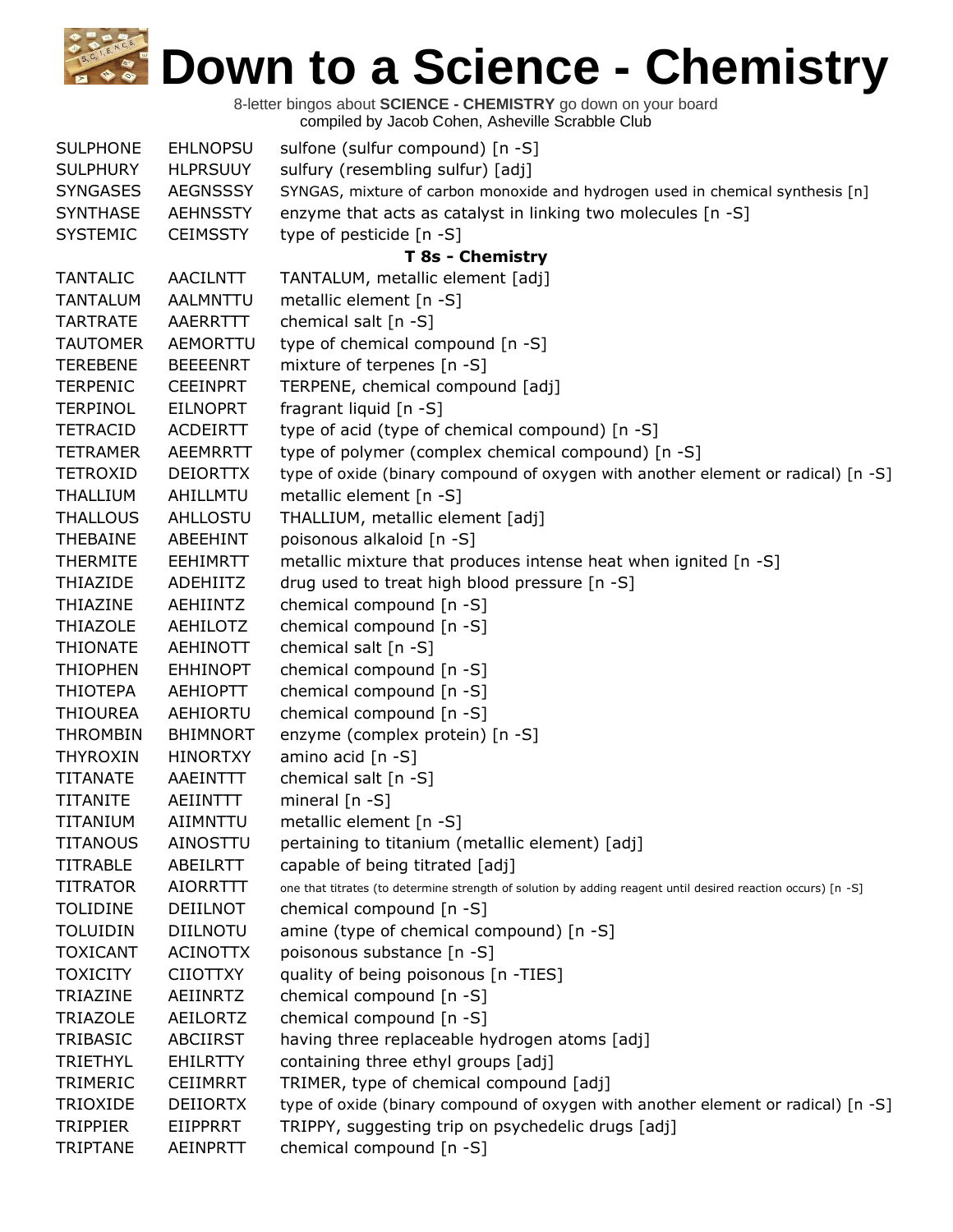| <b>TUNGSTEN</b> | <b>EGNNSTTU</b> | metallic element [n -S]                                                                  |
|-----------------|-----------------|------------------------------------------------------------------------------------------|
| <b>TUNGSTIC</b> | CGINSTTU        | TUNGSTEN, metallic element [adj]                                                         |
| <b>TYRAMINE</b> | <b>AEIMNRTY</b> | chemical compound [n -S]                                                                 |
| <b>TYROSINE</b> | <b>EINORSTY</b> | amino acid [n -S]                                                                        |
|                 |                 | <b>U 8s - Chemistry</b>                                                                  |
| <b>UNACIDIC</b> | ACCDIINU        | ACIDIC, sour (sharp or biting to taste) [adj]                                            |
| <b>UNLEADED</b> | ADDEELNU        | product containing no lead [n -S] / UNLEAD, to remove lead from [v]                      |
| <b>UNMELTED</b> | <b>DEELMNTU</b> | MELT, to change from solid to liquid state by heat [adj]                                 |
| <b>UNRUSTED</b> | <b>DENRSTUU</b> | RUST, to form rust (reddish coating that forms on iron) [adj]                            |
| <b>UNSALTED</b> | <b>ADELNSTU</b> | SALT, to treat with salt (crystalline compound used as seasoning and preservative) [adj] |
| <b>UNUNBIUM</b> | <b>BIMNNUUU</b> | synthetic element [n -S]                                                                 |
| <b>URANYLIC</b> | <b>ACILNRUY</b> | URANYL, bivalent radical [adj]                                                           |
| <b>URETHANE</b> | AEEHNRTU        | chemical compound [n -S] / [v -D, NING, -S]                                              |
| <b>URUSHIOL</b> | <b>HILORSUU</b> | toxic liquid [n -S]                                                                      |
|                 |                 | V 8s - Chemistry                                                                         |
| VALERATE        | AAEELRTV        | chemical salt $[n -S]$                                                                   |
| VANADATE        | <b>AAADENTV</b> | chemical salt [n -S]                                                                     |
| VANADIUM        | AADIMNUV        | metallic element [n -S]                                                                  |
| <b>VANADOUS</b> | AADNOSUV        | VANADIUM, metallic element [adj]                                                         |
| VANILLIC        | <b>ACIILLNV</b> | VANILLA, flavoring extract [adj]                                                         |
| VANILLIN        | AIILLNNV        | chemical compound used in flavoring [n -S]                                               |
| VAPORING        | <b>AGINOPRV</b> | VAPOR, to emit vapor (visible floating moisture) [v]                                     |
| <b>VAPOURED</b> | <b>ADEOPRUV</b> | VAPOUR, to vapor (to emit vapor (visible floating moisture)) [v]                         |
| <b>VAPOURER</b> | <b>AEOPRRUV</b> | vaporer (one that vapors (to emit vapor (visible floating moisture))) [n -S]             |
| <b>VENENATE</b> | <b>AEEENNTV</b> | to poison (to administer harmful substance to) [v -D, -TING, -S]                         |
| <b>VERATRIA</b> | AAEIRRTV        | veratrin (poisonous mixture of alkaloids) [n -S]                                         |
| <b>VERATRIN</b> | <b>AEINRRTV</b> | poisonous mixture of alkaloids [n -S]                                                    |
| <b>VESICANT</b> | <b>ACEINSTV</b> | chemical warfare agent that induces blistering [n -S]                                    |
| <b>VINEGARY</b> | <b>AEGINRVY</b> | VINEGAR, sour liquid used as condiment or preservative [adj -RIER, -RIEST]               |
| <b>VIRICIDE</b> | CDEIIIRV        | substance that destroys viruses [n -S]                                                   |
| <b>VIRUCIDE</b> | <b>CDEIIRUV</b> | viricide (substance that destroys viruses) [n -S]                                        |
| VITAMINE        | AEIIMNTV        | vitamin (any of various organic substances essential to proper nutrition) [n -S]         |
| <b>VITELLIN</b> | <b>EIILLNTV</b> | protein found in egg yolk [n -S]                                                         |
|                 |                 | W 8s - Chemistry                                                                         |
| WARFARIN        | AAFINRRW        | chemical compound [n -S]                                                                 |
| <b>XANTHATE</b> | <b>AAEHNTTX</b> | X 8s - Chemistry                                                                         |
| <b>XANTHENE</b> | <b>AEEHNNTX</b> | chemical salt [n -S]                                                                     |
| <b>XANTHINE</b> | <b>AEHINNTX</b> | chemical compound [n -S]                                                                 |
| <b>XANTHONE</b> |                 | chemical compound [n -S]<br>chemical compound [n -S]                                     |
|                 | <b>AEHNNOTX</b> |                                                                                          |
| <b>XYLIDINE</b> | <b>DEIILNXY</b> | chemical compound [n -S]<br>Y 8s - Chemistry                                             |
| <b>YTTERBIA</b> | ABEIRTTY        | chemical compound [n -S]                                                                 |
| <b>YTTERBIC</b> | <b>BCEIRTTY</b> | YTTERBIA, chemical compound [adj]                                                        |
|                 |                 | Z 8s - Chemistry                                                                         |
| ZARATITE        | AAEIRTTZ        | chemical compound [n -S]                                                                 |
| ZINCKING        | CGIIKNNZ        | ZINC, to coat with zinc (metallic element) [v]                                           |
|                 |                 |                                                                                          |